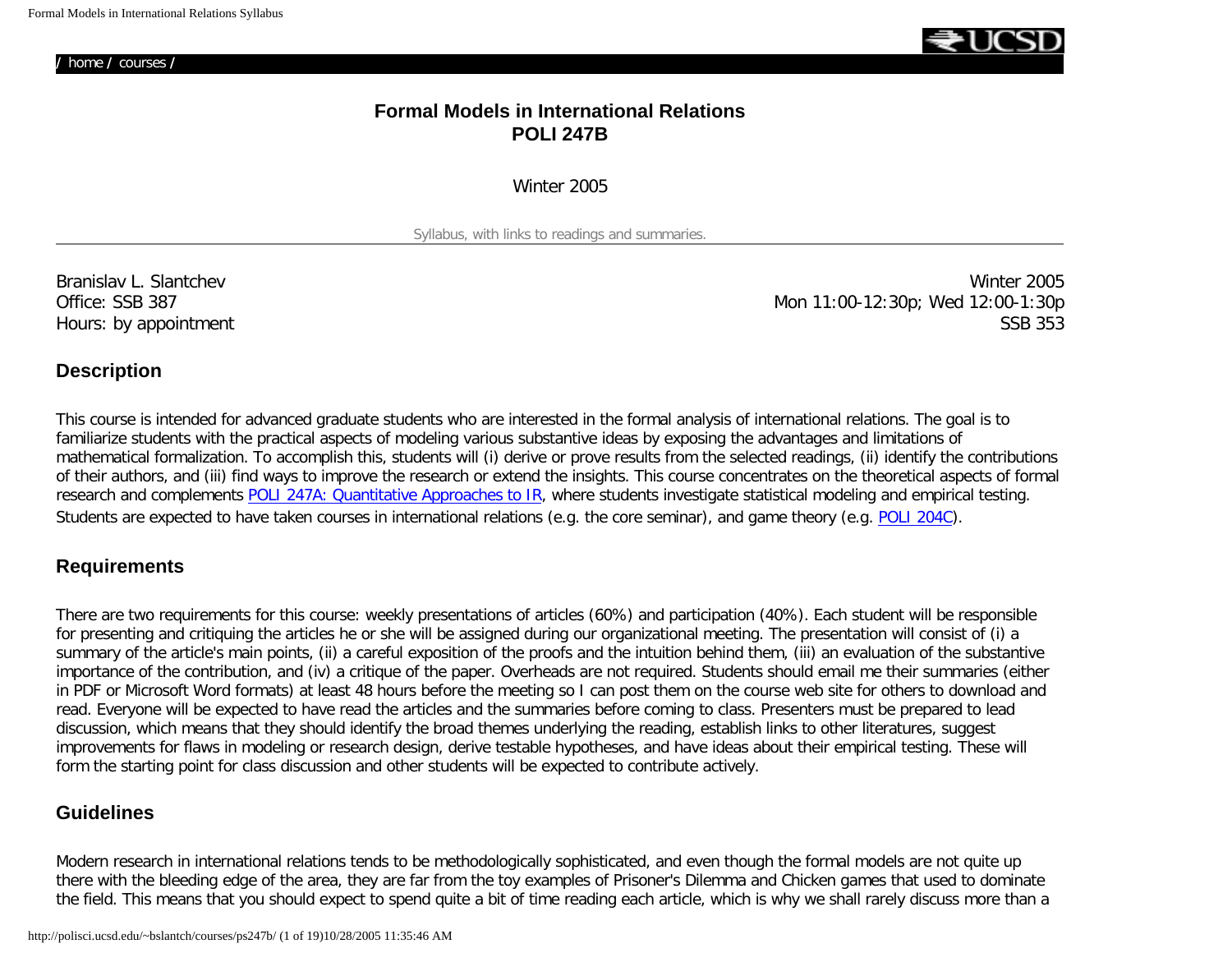handful each week. There is no set way to approach reading formal papers, but I strongly suggest you utilize the following strategy:

- 1. Begin by reading the introduction and conclusion (and perhaps the literature review). What is the article about? What is its central point? Write down a list of claims (propositions) that you would like to see and that you would need to see to be persuaded of the validity of the article's argument. (And I mean, write these down!)
- 2. Read the description of the formal model. Construct a dictionary for the notation: that is, write down a table with the symbols and their meanings. (As you will quickly see, there is no standard notation in game theory and that results in a lot of notational clutter, so keeping it straight is always a challenge.) Identify the players, their strategies, their payoffs, and the sequence of moves. Is this a game of complete, perfect, and symmetric information? If not, what is it? Why has the author chosen to model it that way? How closely does the formalization match the substantive motivation for the model? What are some of the simplifying assumptions that might be distorting? Why? What solution concept will the author use? Is it appropriate? Recall now your answers to the previous step: do you think this model will be able to address the puzzle adequately?
- 3. Read the analysis. What propositions does the author present? How do they correspond to your wishlist? Are they stronger, deeper, more satisfying? Or trivial and disappointing? How do they correspond to the author's own claims? Does the author "stretch" their interpretation? How general are these results? Can you recall similar claims from different models? Or contradictory claims from similar models? Do you think there is a general underlying dynamic common to this and other models?
- 4. (Difficult step.) Satisfy yourself that the claims are valid and the proofs work. Due to journal space constraints, many editors have now taken to insisting that authors leave our parts of (or sometimes even entire) proofs. This is most unfortunate and shows deep misunderstanding about what the value is of a formal article. The whole point of using mathematics is to verify the validity of conclusions and internal consistency, but without the proofs, one must essentially rely on the author to have done it correctly (bad idea, we all make mistakes, and not rarely either) or reconstruct the proofs themselves (a very time-consuming and often non-trivial task). If the article includes the proofs, then make sure you understand them fully. What is each step designed to accomplish? What is the intuition behind the sequence of steps taken? Are you satisfied that they produce the desired result? Draw pictures to illustrate claims, or to attempt to disprove them. Solve a simple case by assigning numbers to the parameters. If the article does not include the proofs, try to locate a working paper version online (sometimes these have all the math in them). If that fails, try to think of a strategy for a proof of the claim. Think of counter-examples, can you find one? Draw pictures! Look at similar models and observe how the authors have solved them.
- 5. Evaluate the generalizability of the results. Which assumptions do you think are crucial for the results? Do you think the results are likely to extend if we relax them? Why or why not? Which part(s) of proofs will no longer hold? What do you think would happen instead? Are the implications serious for our substantive interpretations? What are some of the questions and new puzzles that this article raises (perhaps the author mentions some, but most often these will arise from your own reading). What type of article do you think would best handle these questions? Is it on the syllabus or does it need to be written? How does this model fit in the modeling enterprise?
- 6. Step back and look at the conclusions: what have we learned that we did not know before? How does this relate to the other readings, both formal and non-formal that you have seen? Does it contradict some "received wisdom," modify and limit general claims, or support and extend others? What is the general abstract idea to take away? Is it applicable in other contexts, not necessarily IRrelated? Which ones and how? If it needs slight modifications to be applicable, what would these be?
- 7. What are some empirical hypotheses that this model suggests? Are they testable or is the model at such a high level of abstraction that it is difficult to see how to apply it? If they are testable, what sort of research design would you adopt? What variables would you need? Do the hypotheses differ from ones used in previous empirical studies? Do they suggest that the previous research design was flawed? In what ways? How would you improve upon it?

One thing I should make abundantly clear is that this course will deal with *game-theoretic* formal models. There are many other mathematical formalizations (differential equations, agent-based models, general equilibrium models) but they are not as useful for most of the topics we shall be dealing with because they are unable to account for strategic interdependence of decision-making.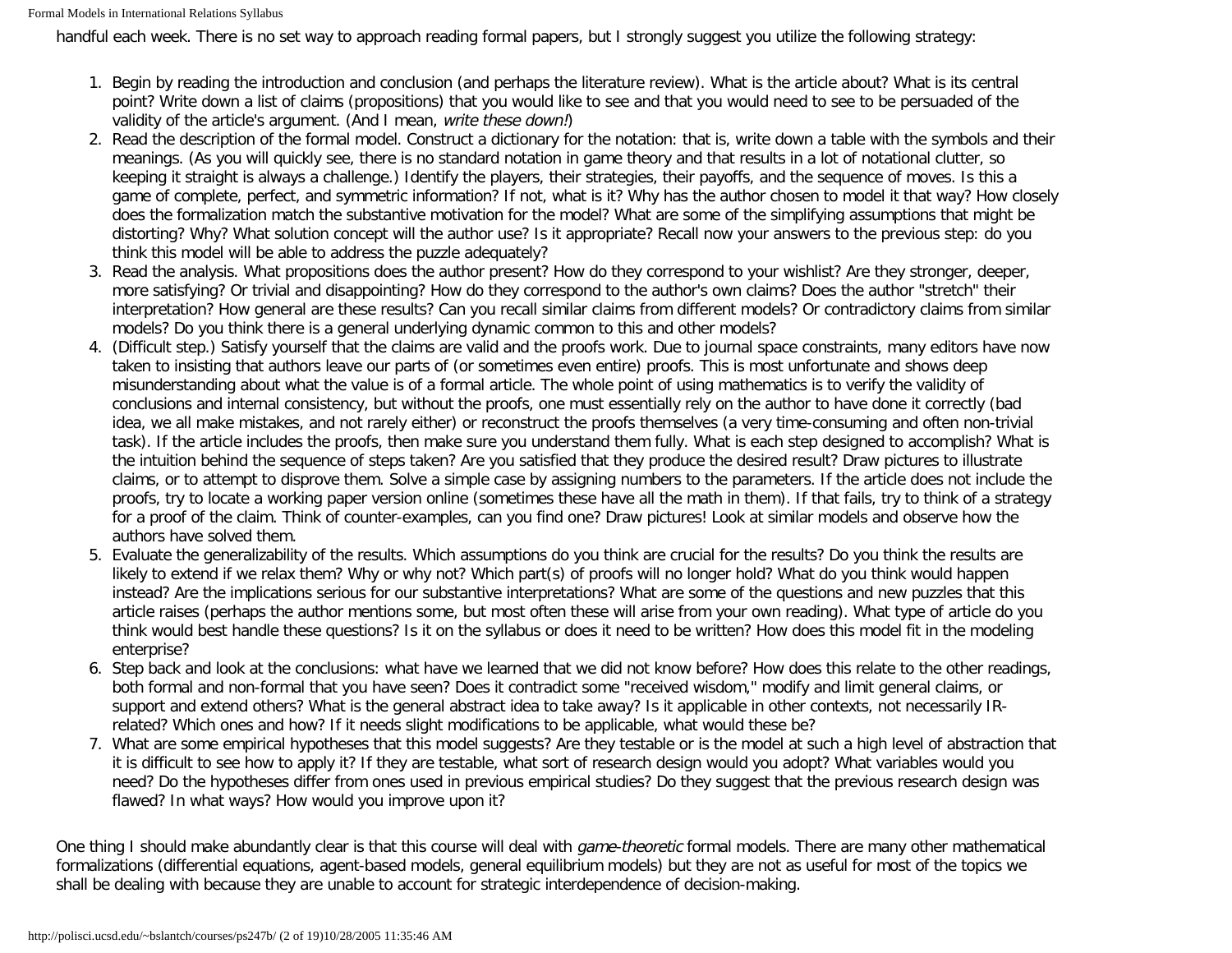## **Schedule**

| No. | <b>Topic</b>                                                     |
|-----|------------------------------------------------------------------|
|     | Rational Choice, Game Theory, and International Relations        |
|     | Bargaining and the Inefficient Use of Power                      |
|     | 3. Crisis Bargaining and Escalation                              |
|     | 4. Conventional and Nuclear Deterrence                           |
| 5.  | <b>Arms Races and Power Transition</b>                           |
| 6.  | Alliances, Balance of Power, and Intervention                    |
|     | 7. Diplomacy, Cheap Talk, and Mediation                          |
|     | 8. Domestic Politics: Constraints, Signaling, Guns versus Butter |
|     | 9. Civil Wars and Ethnic Conflict                                |
| 10. | Sanctions, Enforcement, and Cooperation                          |
| 11  | <b>International Institutions</b>                                |
| 12. | <b>Trade and Trade Agreements</b>                                |
| 13. | <b>Exchange Rates, Debt Crises, and Size of Nations</b>          |

# <span id="page-2-0"></span>**Rational Choice, Game Theory, and International Relations**

### [On the Value of Game Theory in Social Science](http://polisci.ucsd.edu/~bslantch/courses/pdf/myerson-ras1992v4n1.pdf)

Roger Myerson. Rationality and Society, Vol. 4, No. 1. (Jan, 1992), pp. 62-73.

[Rigor or Rigor Mortis? Rational Choice and Security Studies](http://polisci.ucsd.edu/~bslantch/courses/pdf/walt-is1999v23n1.pdf)

Stephen Walt. International Security, Vol. 23, No. 4. (Spring, 1999), pp. 5-48.

[The Modeling Enterprise and Security Studies](http://polisci.ucsd.edu/~bslantch/courses/pdf/powell-is1999v24n2.pdf)

Robert Powell. International Security, Vol. 24, No. 2. (Fall, 1999), pp. 97-106.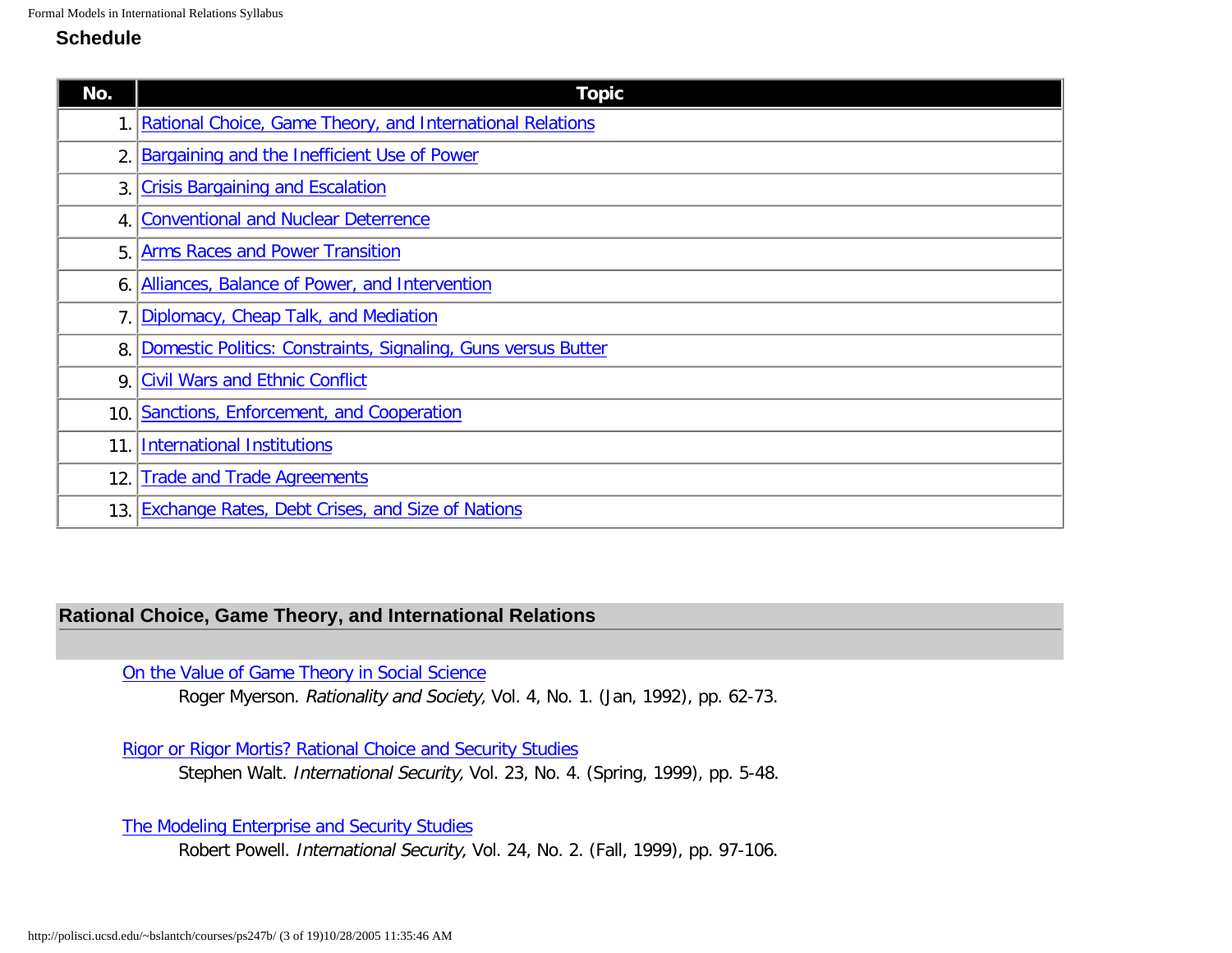The Role of Formal Models

Robert Powell. In The Shadow of Power, Princeton: Princeton University Press, 1999, pp. 22-38.

Recommended and Background Readings

[An Introduction to Applicable Game Theory](http://links.jstor.org/sici?sici=0895-3309%28199724%2911%3A1%3C127%3AAITAGT%3E2.0.CO%3B2-D)

Robert Gibbons. Journal of Economic Perspectives, Vol. 11, No. 1. (Winter, 1997), pp. 127-149.

[How Not To Criticize Rational Choice Theory: The Pathologies of Commonsense](http://polisci.ucsd.edu/~bslantch/courses/pdf/johnson-pss1996v26n1.pdf)

James Johnson. Philosophy of the Social Sciences, Vol. 26, No. 1. (Mar, 1996), pp. 77-91.

International Relations: A Strategic Choice Approach David Lake; Robert Powell. Strategic Choice and International Relations, Princeton UP, 1999, pp. 3-20.

[Rationality and the Foundations of Positive Political Theory](http://polisci.ucsd.edu/~bslantch/courses/pdf/mccubbins-rationality.pdf)

Mathew D. McCubbins; Michael Thies. Working paper, 1996, University of California, San Diego.

[Rationalizing Politics: The Emerging Synthesis of International, American, and Comparative Politics](http://links.jstor.org/sici?sici=0020-8183%28199823%2952%3A4%3C759%3ARPTESO%3E2.0.CO%3B2-M) Helen V. Milner. International Organization, Vol. 52, No. 4. (Autumn, 1998), pp. 759-786.

[Comments on the Interpretation of Game Theory](http://links.jstor.org/sici?sici=0012-9682%28199107%2959%3A4%3C909%3ACOTIOG%3E2.0.CO%3B2-O)

Ariel Rubinstein. Econometrica, Vol. 59, No. 4. (Jul, 1991), pp. 909-924.

# <span id="page-3-0"></span>**Bargaining and the Inefficient Use of Power**

[Bargaining over Objects that Influence Future Bargaining Power](http://polisci.ucsd.edu/~bslantch/courses/pdf/fearon-objects.pdf)

[Lindsay](http://polisci.ucsd.edu/~bslantch/courses/ps247b/synopses/fearon-objects.pdf) James D. Fearon. Working paper, Stanford University, 1996. [Figures 1 and 2 missing from this paper.](http://polisci.ucsd.edu/~bslantch/courses/pdf/fearon-objects-figures.pdf)

## [War is in the Error Term](http://www.ingentaconnect.com/content/mitpress/io/1999/00000053/00000003/art00006)

**[Willi](http://polisci.ucsd.edu/~bslantch/courses/ps247b/synopses/gartzke-war-error-term.pdf)** Erik Gartzke. International Organization, Vol. 53, No. 3. (Jul, 1999), pp. 567-587.

# [Testing War in the Error Term](http://polisci.ucsd.edu/~bslantch/courses/pdf/coletta-io2003v57n2.pdf)

Willi Damon Coletta; Erik Gartzke. International Organization, Vol. 57, No. 2. (Apr, 2003), pp. 445-448.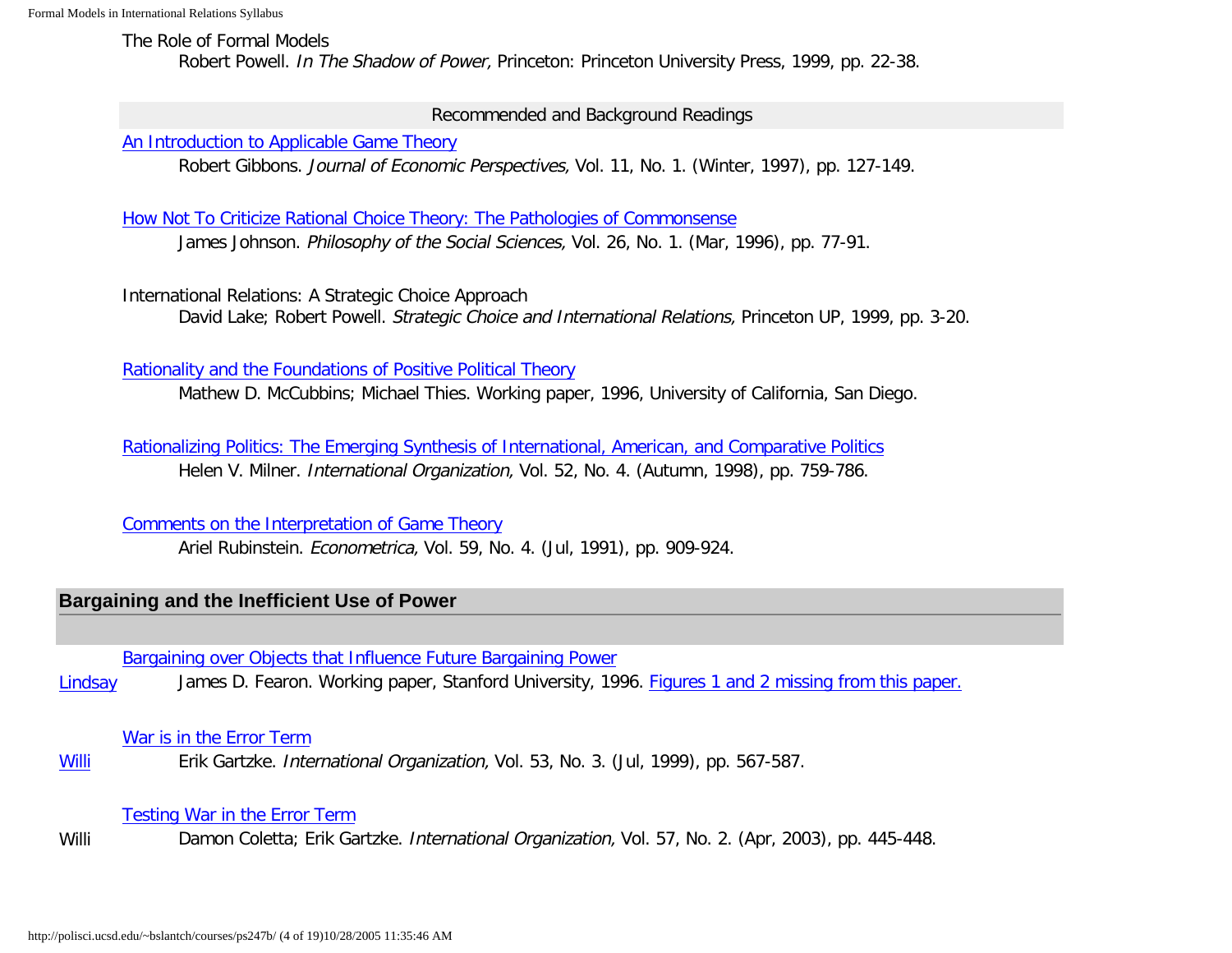[The Inefficient Use of Power: Costly Conflict with Complete Information](http://polisci.ucsd.edu/~bslantch/courses/pdf/powell-apsr2004v98n2.pdf)

[Laura](http://polisci.ucsd.edu/~bslantch/courses/ps247b/synopses/powell-inefficient-power.pdf) Robert Powell. American Political Science Review, Vol. 98, No. 2. (May, 2004), pp. 231-241.

### [War as a Commitment Problem](http://polisci.ucsd.edu/~bslantch/courses/pdf/powell-io2005.pdf)

[Laura](http://polisci.ucsd.edu/~bslantch/courses/ps247b/synopses/powell-commmitment-problem.pdf) Robert Powell. International Organization, forthcoming, 2005.

### [The Power to Hurt: Costly Conflict with Completely Informed States](http://polisci.ucsd.edu/~bslantch/courses/pdf/slantchev-apsr2003v97n1.pdf)

[Hugh](http://polisci.ucsd.edu/~bslantch/courses/ps247b/synopses/slantchev-power-to-hurt.pdf) Branislav L. Slantchev. American Political Science Review, Vol. 97, No. 1. (Feb, 2003), pp. 123-133.

### [The Principle of Convergence in Wartime Negotiations](http://polisci.ucsd.edu/~bslantch/courses/pdf/slantchev-apsr2003v97n4.pdf)

[Jinhee](http://polisci.ucsd.edu/~bslantch/courses/ps247b/synopses/slantchev-convergence.pdf) Branislav L. Slantchev. American Political Science Review, Vol. 97, No. 4. (Nov, 2003), pp. 621-632.

## Bargaining in the Shadow of Power

[Mark](http://polisci.ucsd.edu/~bslantch/courses/ps247b/synopses/powell-bargaining-shadow-power.pdf) Robert Powell. In The Shadow of Power, Princeton University Press, 1999, Chapter 3.

#### Recommended and Background Readings

### [Rationalist Explanations for War](http://polisci.ucsd.edu/~bslantch/courses/pdf/fearon-io1995v49n3.pdf)

James D. Fearon. International Organization, Vol. 49, No. 3. (Summer, 1995), pp. 379-414.

#### [A Non-Technical Introduction to Bargaining Theory](http://polisci.ucsd.edu/~bslantch/courses/pdf/muthoo-we2000v1n2.pdf)

Abhinay Muthoo. World Economics, Vol. 1, No. 2. (Apr, 2000), pp. 145-166.

### [The ABC of War: Advantage, Bargaining, and Confrontation](http://polisci.ucsd.edu/~bslantch/courses/pdf/ponsati-abc.pdf)

Clara Ponsati. Working paper, Universitat Autonoma de Barcelona, 2002.

#### [Bargaining Theory and International Conflict](http://polisci.annualreviews.org/cgi/reprint/5/1/1.pdf)

Robert Powell. Annual Review of Political Science, Vol. 5. (Jun, 2002), pp. 1-30.

## [Bargaining in the Shadow of Power](http://polisci.ucsd.edu/~bslantch/courses/pdf/powell-geb1996v15n2.pdf)

Robert Powell. Games and Economic Behavior, Vol. 15, No. 2. (Aug, 1996), pp. 255-289.

## [Bargaining and Learning While Fighting](http://polisci.ucsd.edu/~bslantch/courses/pdf/powell-ajps2004v48n2.pdf)

Robert Powell. American Journal of Political Science, Vol. 48, No. 2. (Apr, 2004), pp. 344-361.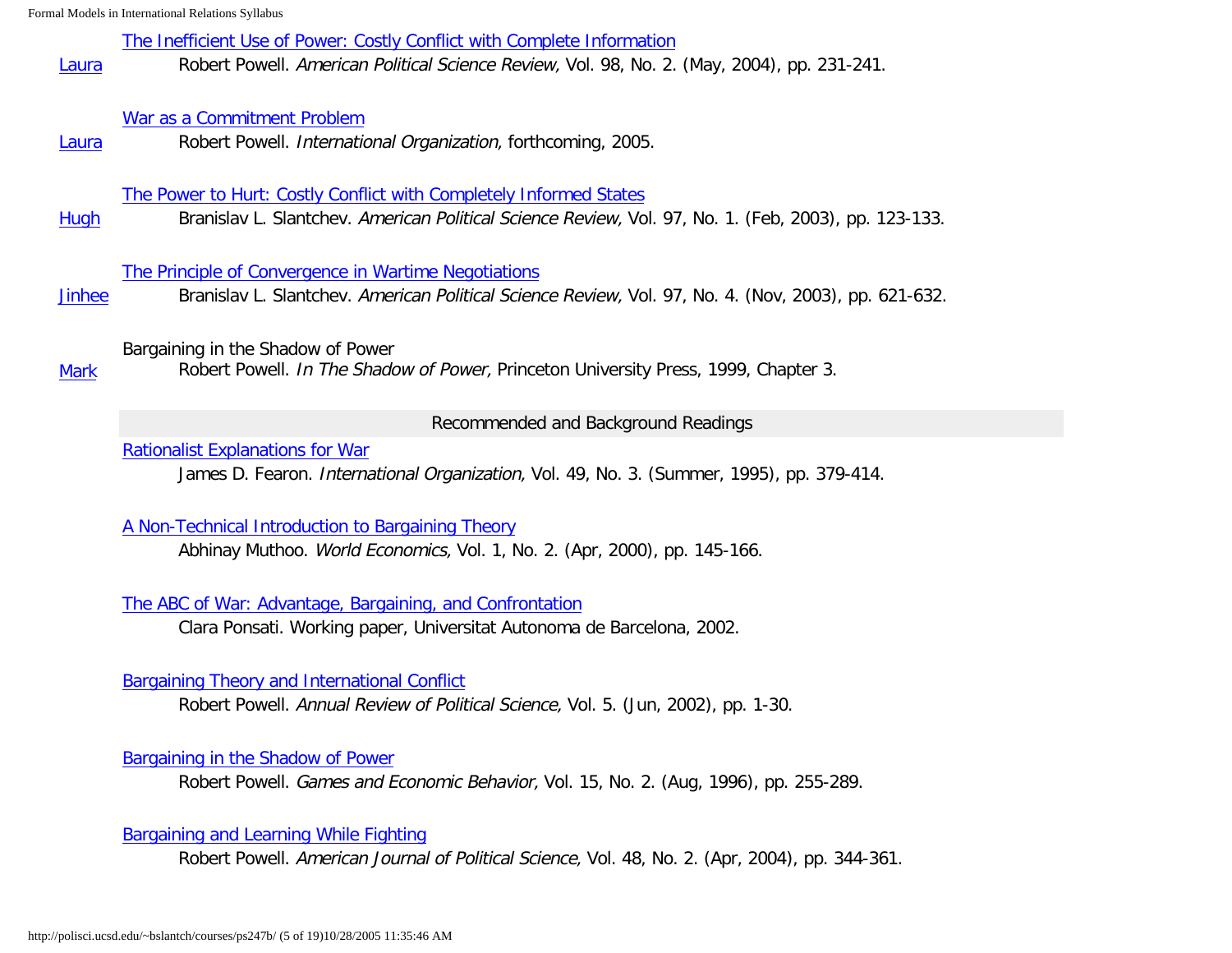[Conflict without Misperceptions or Incomplete Information: How the Future Matters](http://links.jstor.org/sici?sici=0022-0027%28200012%2944%3A6%3C793%3ACWMOII%3E2.0.CO%3B2-%23)

Michelle R. Garfinkel; Stergios Skaperdas. Journal of Conflict Resolution, Vol. 44, No. 6. (Dec, 2000), pp. 793-807.

## [Fighting Battles, Winning Wars](http://links.jstor.org/sici?sici=0022-0027%28199806%2942%3A3%3C301%3AFBWW%3E2.0.CO%3B2-S)

Alastair Smith. Journal of Conflict Resolution, Vol. 42, No. 3. (Jun, 1998), pp. 301-320.

## [Bargaining and War](http://links.jstor.org/sici?sici=0092-5853%28200007%2944%3A3%3C469%3ABAW%3E2.0.CO%3B2-R)

R. Harrison Wagner. American Journal of Political Science, Vol. 44, No. 3. (Jul, 2000), pp. 469-484.

## [How War Ends: A Rational Model Approach](http://links.jstor.org/sici?sici=0022-0027%28197912%2923%3A4%3C743%3AHAWEAR%3E2.0.CO%3B2-P)

Donald Wittman. Journal of Conflict Resolution, Vol. 23, No. 4. (Dec, 1979), pp. 743-763.

# <span id="page-5-0"></span>**Crisis Bargaining and Escalation**

## [Equilibrium Behavior in Crisis Bargaining Games](http://links.jstor.org/sici?sici=0092-5853%28199008%2934%3A3%3C599%3AEBICBG%3E2.0.CO%3B2-S)

Steve Jeffrey S. Banks. American Journal of Political Science, Vol. 34, No. 3. (Aug, 1990), pp. 599-614.

## [Capabilities, Perception, and Escalation](http://links.jstor.org/sici?sici=0003-0554%28199703%2991%3A1%3C15%3ACPAE%3E2.0.CO%3B2-3)

**[Mark](http://polisci.ucsd.edu/~bslantch/courses/ps247b/synopses/bdmmz-capabilities-perception.pdf)** Bruce Bueno de Mesquita, James D. Morrow, and Ethan R. Zorik. American Political Science Reivew, Vol. 91, No. 1. (Mar, 1997), pp. 15-27.

[Military Capabilities and Escalation: A Correction to Bueno de Mesquita, Morrow and Zorick](http://links.jstor.org/sici?sici=0003-0554%28200006%2994%3A2%3C425%3AMCAEAC%3E2.0.CO%3B2-V) M. Christina Molinari. American Political Science Review, Vol. 94, No. 2. (Jun, 2000), pp. 425-427.

## [Domestic Political Audiences and the Escalation of International Disputes](http://links.jstor.org/sici?sici=0003-0554%28199409%2988%3A3%3C577%3ADPAATE%3E2.0.CO%3B2-N)

**[Jessica](http://polisci.ucsd.edu/~bslantch/courses/ps247b/synopses/fearon-audience-costs.pdf)** James D. Fearon. American Political Science Review, Vol. 88, No. 3. (Sep, 1994), pp. 577-592.

## [Signaling Foreign Policy Interests: Tying Hands versus Sinking Costs](http://links.jstor.org/sici?sici=0022-0027%28199702%2941%3A1%3C68%3ASFPITH%3E2.0.CO%3B2-D)

[Kyle](http://polisci.ucsd.edu/~bslantch/courses/ps247b/synopses/fearon-tying-hands.pdf) James D. Fearon. Journal of Conflict Resolution, Vol. 41, No. 1. (Feb, 1997), pp. 68-90.

[Capabilities, Uncertainty, and Resolve: A Limited Information Model of Crisis Bargaining](http://links.jstor.org/sici?sici=0092-5853%28198911%2933%3A4%3C941%3ACUARAL%3E2.0.CO%3B2-9)

[Lindsay](http://polisci.ucsd.edu/~bslantch/courses/ps247b/synopses/morrow-capabilities-uncertainty.pdf) James D. Morrow. American Journal of Political Science, Vol. 33, No. 4. (Nov, 1989), pp. 941-972.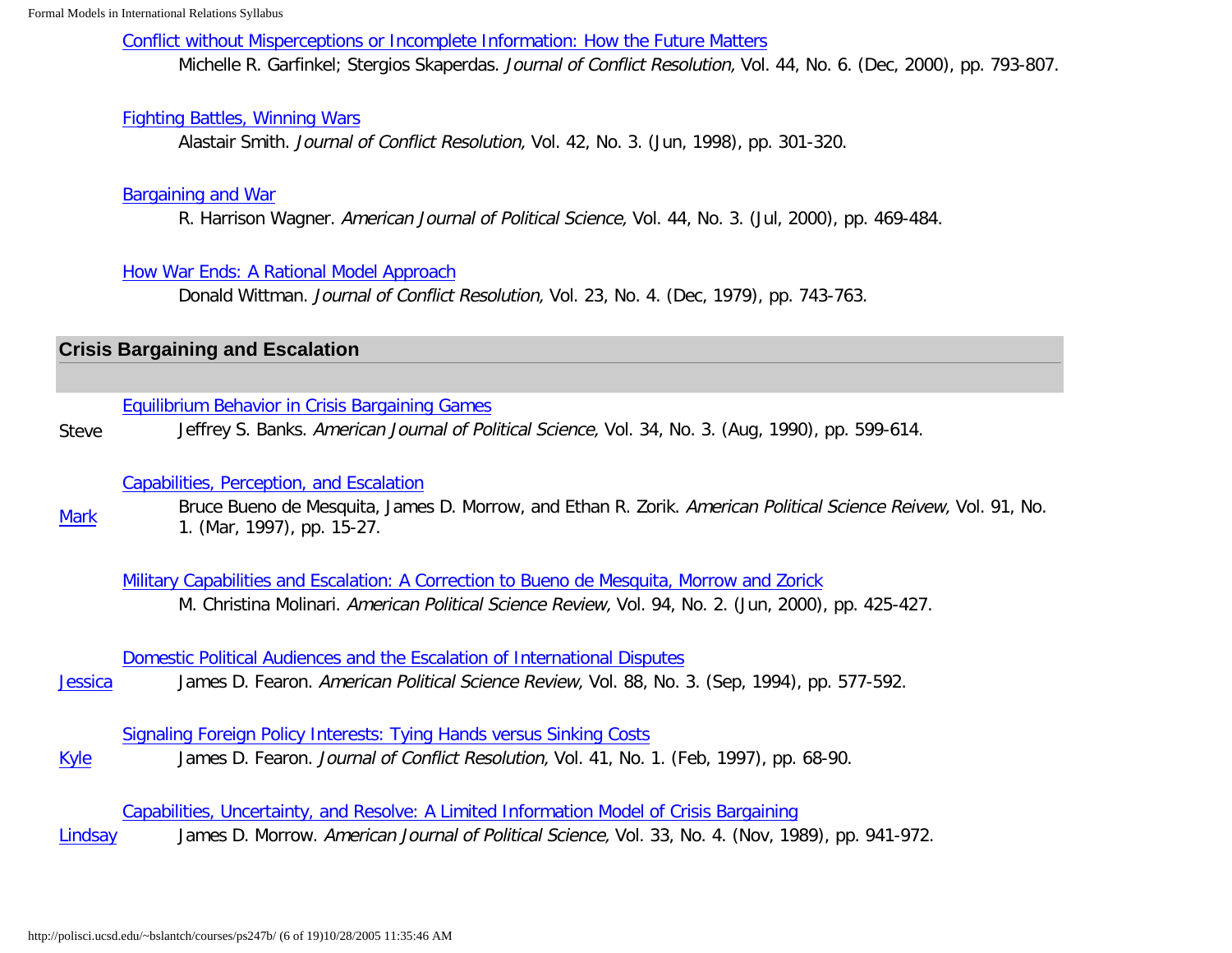### [Military Coercion in Interstate Crises](http://polisci.ucsd.edu/~bslantch/courses/pdf/slantchev-coercion.pdf)

**[Kyle](http://polisci.ucsd.edu/~bslantch/courses/ps247b/synopses/slantchev-military-coercion.pdf)** Branislav L. Slantchev. Working paper, University of California, San Diego, 2004.

### [Game Theory and the Spiral Model](http://muse.jhu.edu/journals/world_politics/v049/49.3kydd.pdf)

[Laura](http://polisci.ucsd.edu/~bslantch/courses/ps247b/synopses/kydd-spiral-model.pdf) Andrew Kydd. World Politics, Vol. 49, No. 3. (Apr, 1997), pp. 371-400.

Recommended and Background Readings

[A Theory of Escalation and International Conflict](http://links.jstor.org/sici?sici=0022-0027%28199509%2939%3A3%3C511%3AATOEAI%3E2.0.CO%3B2-5)

Lisa J. Carlson. Journal of Conflict Resolution, Vol. 39, No. 3. (Sep, 1995), pp. 511-534.

## [Mutual Optimism and War](http://polisci.ucsd.edu/~bslantch/courses/pdf/ramsay-agreeing3.0.pdf)

Mark Fey; Kristopher Ramsay. Working paper, University of Rochester, 2004.

### [Rational Appeasement](http://polisci.ucsd.edu/~bslantch/courses/pdf/treisman-io2004v58n2.pdf)

Daniel Treisman. International Organization, Vol. 58, No. 2. (Apr, 2004), pp. 345-373.

### [A Theory of Brinkmanship, Conflicts, and Commitments](http://polisci.ucsd.edu/~bslantch/courses/pdf/schwarz-commitments.pdf)

Michael Schwarz; Konstantin Sonin. Working paper, UC, Berkeley, 2004.

## <span id="page-6-0"></span>**Conventional and Nuclear Deterrence**

### **[Selection Effects and Deterrence](http://polisci.ucsd.edu/~bslantch/courses/pdf/fearon-ii2002v28n1.pdf)**

[Hugh](http://polisci.ucsd.edu/~bslantch/courses/ps247b/synopses/fearon-selection-effects.pdf) James D. Fearon. International Interactions, Vol. 28, No. 1. (2002), pp. 5-29.

### [Credibility, Uncertainty, and Deterrence](http://links.jstor.org/sici?sici=0092-5853%28199105%2935%3A2%3C305%3ACUAD%3E2.0.CO%3B2-2)

Marc D. Kilgour; Frank C. Zagare. American Journal of Political Science, Vol. 35, No. 2. (May, 1991), pp. 305-334.

### [Rational Deterrence in an Imperfect World](http://links.jstor.org/sici?sici=0043-8871%28199104%2943%3A3%3C313%3ARDIAIW%3E2.0.CO%3B2-P)

[Willi](http://polisci.ucsd.edu/~bslantch/courses/ps247b/synopses/nalebuff-rational-deterrence.pdf) Barry Nalebuff. World Politics, Vol. 43, No. 3. (Apr, 1991), pp. 313-335.

[Crisis Bargaining, Escalation, and MAD](http://links.jstor.org/sici?sici=0003-0554%28198709%2981%3A3%3C717%3ACBEAM%3E2.0.CO%3B2-6)

[Jinhee](http://polisci.ucsd.edu/~bslantch/courses/ps247b/synopses/powell-mad.pdf) Robert Powell. American Political Science Review, Vol. 81, No. 3. (Sep, 1987), pp. 717-736.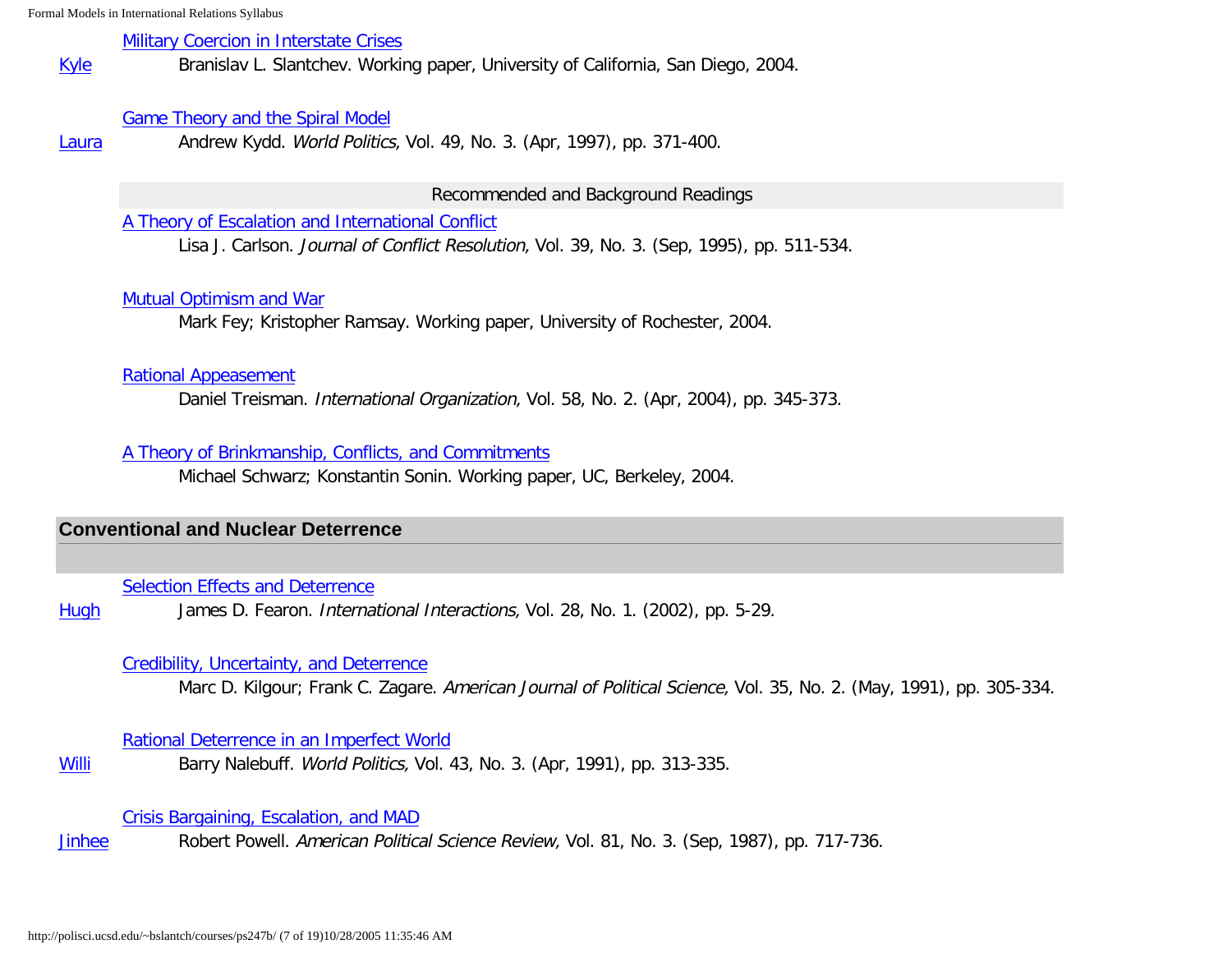#### [Nuclear Deterrence and the Strategy of Limited Retaliation](http://links.jstor.org/sici?sici=0003-0554%28198906%2983%3A2%3C503%3ANDATSO%3E2.0.CO%3B2-Q)

**[Steve](http://polisci.ucsd.edu/~bslantch/courses/ps247b/synopses/powell-limited-retaliation.pdf)** Robert Powell. American Political Science Review, Vol. 83, No. 2. (Jun, 1989), pp. 503-519.

### [Nuclear Brinkmanship with Two-Sided Incomplete Information](http://links.jstor.org/sici?sici=0003-0554%28198803%2982%3A1%3C155%3ANBWTII%3E2.0.CO%3B2-2)

Robert Powell. American Political Science Review, Vol. 82, No. 1. (Mar, 1988), pp. 155-178.

[Nuclear Deterrence Theory, Nuclear Proliferation, and National Missile Defense](http://polisci.ucsd.edu/~bslantch/courses/pdf/powell-is2003v27n4.pdf) Robert Powell. International Security, Vol. 27, No. 4. (Mar, 2003), pp. 86-118.

#### [Asymmetric Deterrence](http://links.jstor.org/sici?sici=0020-8833%28199303%2937%3A1%3C1%3AAD%3E2.0.CO%3B2-9)

[Laura](http://polisci.ucsd.edu/~bslantch/courses/ps247b/synopses/zagare-kilgour-asymmetric-deterrence.pdf) Frank C. Zagare; Marc D. Kilgour. International Studies Quarterly, Vol. 37, No. 1. (Mar, 1993), pp. 1-27.

#### Recommended and Background Readings

[Rational Deterrence Theory and Comparative Case Studies](http://links.jstor.org/sici?sici=0043-8871%28198901%2941%3A2%3C143%3ARDTACC%3E2.0.CO%3B2-P)

Christopher Achen; Duncan Snidal. World Politics, Vol. 41, No. ?. (Jan, 1989), pp. 143-169.

#### [Nuclear Weapons, Deterrence and Crisis Escalation](http://links.jstor.org/sici?sici=0022-0027%28199006%2934%3A2%3C291%3ANWDACE%3E2.0.CO%3B2-P)

Daniel Geller. Journal of Conflict Resolution, Vol. 34, No. 2. (Jun, 1990), pp. 291-310.

### [Deterrence and Foreign Policy](http://links.jstor.org/sici?sici=0043-8871%28198901%2941%3A2%3C170%3ADAFP%3E2.0.CO%3B2-M)

Alexander George; Richard Smoke. World Politics, Vol. 41, No. 2. (Jan, 1989), pp. 170-182.

### [Deterrence and International Conflict](http://polisci.annualreviews.org/cgi/reprint/2/1/25.pdf)

Paul Huth. Annual Review of Political Science, Vol. 2. (Jun, 1999), pp. 25-48.

### [Rational Deterrence: Theory and Evidence](http://links.jstor.org/sici?sici=0043-8871%28198901%2941%3A2%3C183%3ARDTAE%3E2.0.CO%3B2-Q)

Robert Jervis. World Politics, Vol. 41, No. 2. (Jan, 1989), pp. 183-207.

### [Rational Deterrence and Crisis Stability](http://links.jstor.org/sici?sici=0092-5853%28199111%2935%3A4%3C801%3ARDACS%3E2.0.CO%3B2-2)

Jean-Pierre P. Langlois. American Journal of Political Science, Vol. 35, No. 4. (Nov, 1991), pp. 801-832.

### [Modeling Deterrence and International Crises](http://links.jstor.org/sici?sici=0022-0027%28198903%2933%3A1%3C67%3AMDAIC%3E2.0.CO%3B2-R)

Jean-Pierre P. Langlois. Journal of Conflict Resolution, Vol. 33, No. 1. (Mar, 1989), pp. 67-83.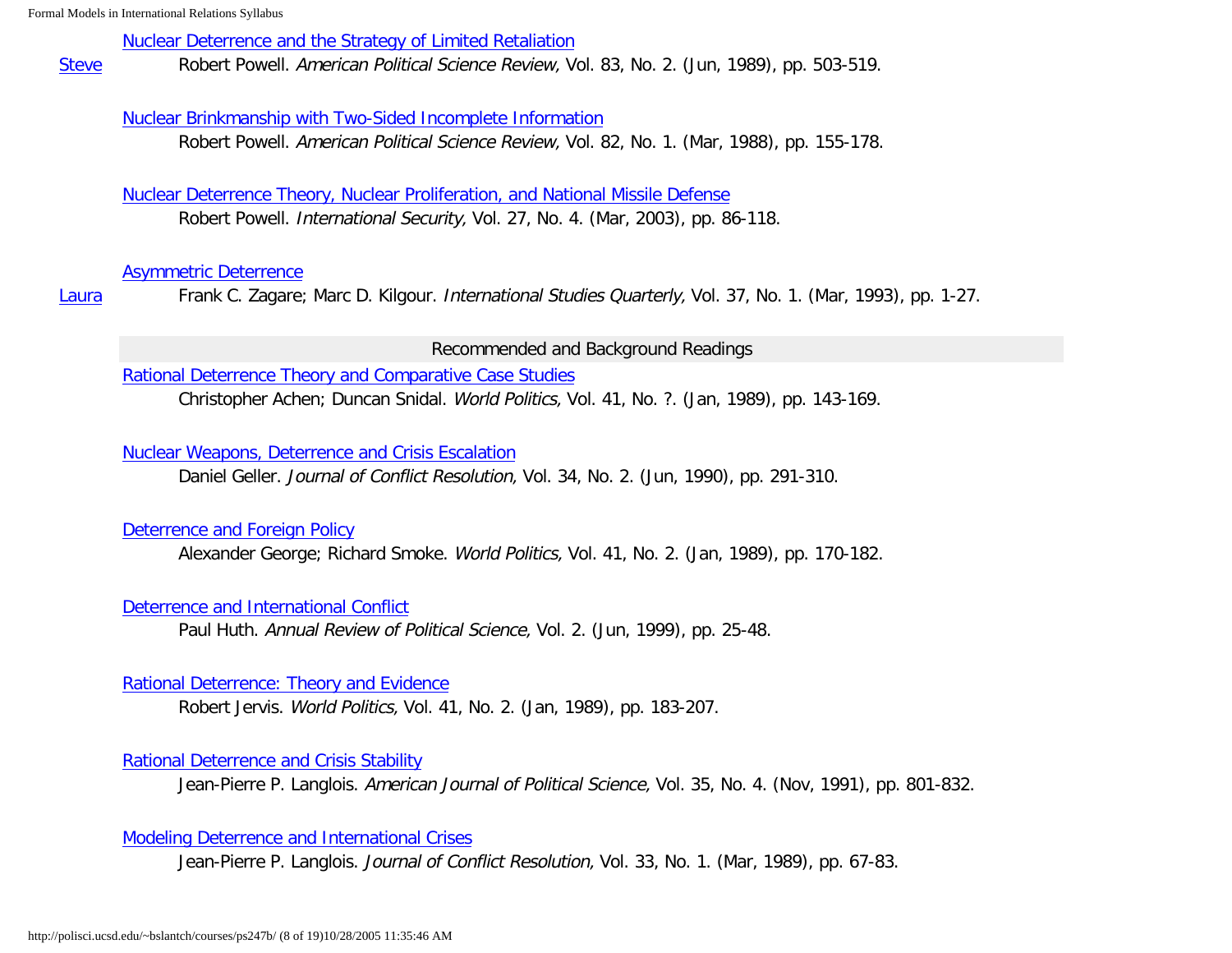### [Minimal Nuclear Deterrence](http://links.jstor.org/sici?sici=0022-0027%28198809%2932%3A3%3C411%3AMND%3E2.0.CO%3B2-1)

Barry Nalebuff. Journal of Conflict Resolution, Vol. 32, No. 3. (Sep, 1988), pp. 411-425.

### [Deterrence and Bargaining](http://links.jstor.org/sici?sici=0022-0027%28198206%2926%3A2%3C329%3ADAB%3E2.0.CO%3B2-Q)

R. Harrison Wagner. Journal of Conflict Resolution, Vol. 26, No. 2. (Jun, 1982), pp. 329-358.

### [The Nuclear Revolution and the Problem of Credibility](http://polisci.ucsd.edu/~bslantch/courses/pdf/powell-nuclear-revolution.pdf)

Robert Powell. Nuclear Deterrence Theory, Cambridge UP, 1990, Chapter 2.

## <span id="page-8-0"></span>**Arms Races and Power Transition**

### [Conflict, War, and Redistribution](http://links.jstor.org/sici?sici=0003-0554%28198512%2979%3A4%3C943%3ACWAR%3E2.0.CO%3B2-E)

Dagobert L. Brito; Michael D. Intriligator. American Political Science Review, Vol. 79, No. 4. (Dec, 1985), pp. 943-957.

### [Can Arms Races Lead to the Outbreak of War?](http://links.jstor.org/sici?sici=0022-0027%28198403%2928%3A1%3C63%3ACARLTT%3E2.0.CO%3B2-P)

Michael D. Intriligator; Dagobert L. Brito. Journal of Conflict Resolution, Vol. 28, No. 1. (Mar, 1984), pp. 63-84.

[Arms Races and Arms Control: Modeling the Hawk Perspective](http://links.jstor.org/sici?sici=0092-5853%28200004%2944%3A2%3C228%3AARAACM%3E2.0.CO%3B2-C)

**[Hugh](http://polisci.ucsd.edu/~bslantch/courses/ps247b/synopses/kydd-arms-races.pdf)** Andrew Kydd. American Journal of Political Science, Vol. 44, No. 2. (Apr, 2000), pp. 228-244.

[A Twist of Truth: A Reexamination of the Effects of Arms Races on the Occurrence of War](http://links.jstor.org/sici?sici=0022-0027%28198909%2933%3A3%3C500%3AATOTAR%3E2.0.CO%3B2-6)

**[Jessica](http://polisci.ucsd.edu/~bslantch/courses/ps247b/synopses/morrow-twist-of-truth.pdf)** James D. Morrow. Journal of Conflict Resolution, Vol. 33, No. 3. (Sep, 1989), pp. 500-529.

## [Uncertainty, Shifting Power, and Appeasement](http://links.jstor.org/sici?sici=0003-0554%28199612%2990%3A4%3C749%3AUSPAA%3E2.0.CO%3B2-4)

**[Mark](http://polisci.ucsd.edu/~bslantch/courses/ps247b/synopses/powell-shifting-power.pdf)** Robert Powell. American Political Science Review, Vol. 90, No. 4. (Dec, 1996), pp. 749-764.

### [Arms Races and Negotiations](http://polisci.ucsd.edu/~bslantch/courses/pdf/baliga-res2004v71n2.pdf)

Sandeep Baliga; Tomas Sjöström. Review of Economic Studies, Vol. 71, No. 2. (Apr, 2004), pp. 351-370.

## [Free Trade and Arms Races](http://links.jstor.org/sici?sici=0022-0027%28199812%2942%3A6%3C771%3AFTAAR%3E2.0.CO%3B2-L)

Rafael Reuveny; John Maxwell. Journal of Conflict Resolution, Vol. 42, No. 6. (Dec, 1998), pp. 771-803.

Recommended and Background Readings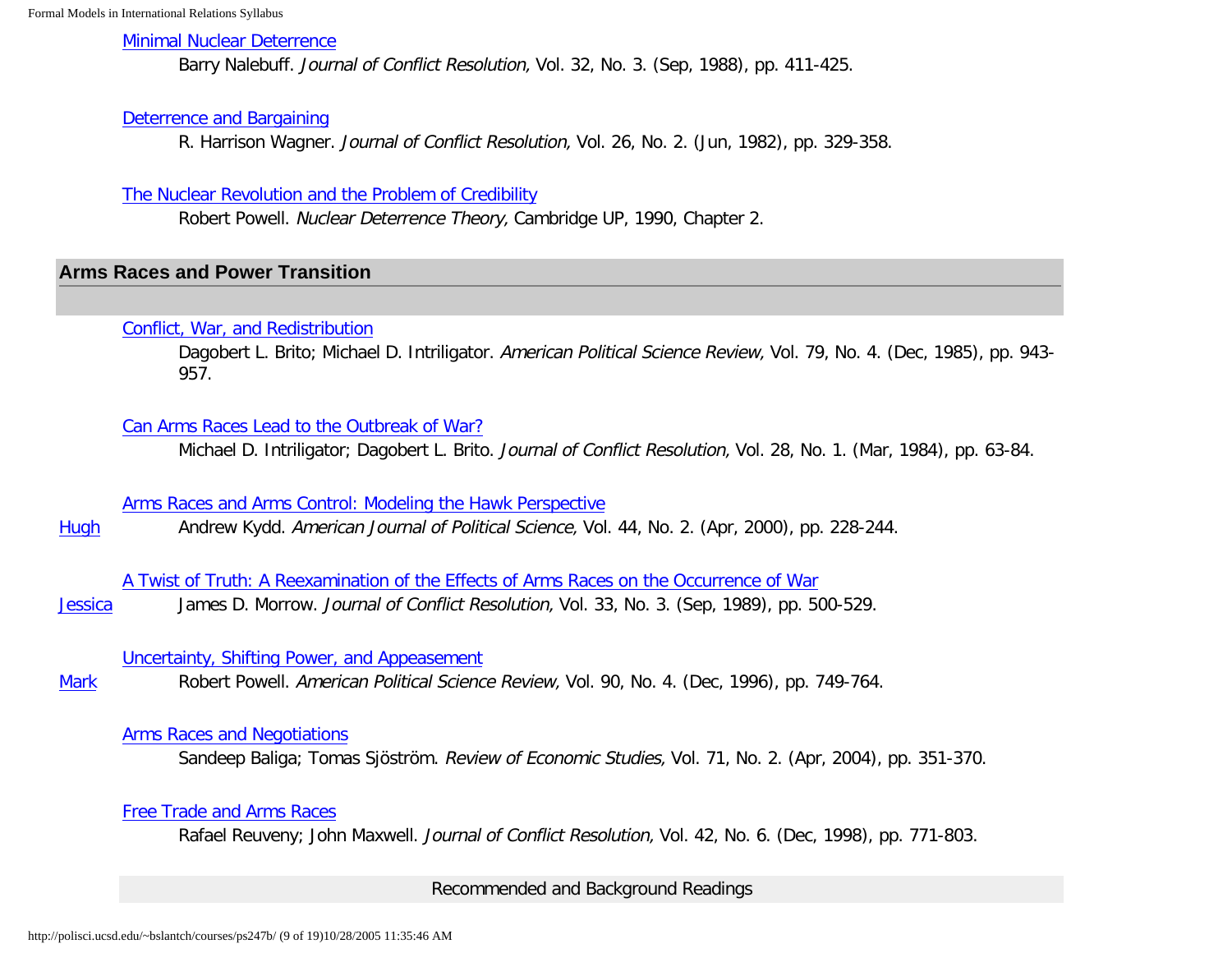[Messenger or Message?: Military Buildups and the Initiation of Conflict](http://links.jstor.org/sici?sici=0022-3816%28198708%2949%3A3%3C801%3AMOMMBA%3E2.0.CO%3B2-S)

Paul F. Diehl; Jean Kingston. Journal of Politics, Vol. 49, No. 4. (Aug, 1987), pp. 789-799.

## [Reconfiguring the Arms Race-War Debate](http://links.jstor.org/sici?sici=0022-3433%28199801%2935%3A1%3C111%3ARTARD%3E2.0.CO%3B2-4)

Paul F. Diehl; Mark J. Crescenzo. Journal of Peace Research, Vol. 35, No. 1. (Jan, 1998), pp. 111-118.

An Introduction to Lewis Fry Richardson and His Mathematical Theory of War and Peace G. D. Hess. Conflict Management and Peace Science, Vol. 14, No. 1. (??, 1995), pp. 77-113.

[Arming as a Strategic Investment in a Cooperative Equilibrium](http://polisci.ucsd.edu/~bslantch/courses/pdf/garfinkel-aer1990v80n1.pdf)

Michelle R. Garfinkel. American Economic Review, Vol. 80, No. 1. (Mar, 1990), pp. 50-68.

[Cooperation, Conflict, and Power in the Absence of Property Rights](http://polisci.ucsd.edu/~bslantch/courses/pdf/skaperdas-aer1992v82n4.pdf)

Stergios Skaperdas. American Economic Review, Vol. 82, No. 4. (Sep, 1992), pp. 720-739.

## <span id="page-9-0"></span>**Alliances, Balance of Power, and Intervention**

[Stable Alliance Formation in Distributional Conflict](http://polisci.ucsd.edu/~bslantch/courses/pdf/garfinkel-ejpe2004v20n4.pdf)

**[Willi](http://polisci.ucsd.edu/~bslantch/courses/ps247b/synopses/garfinkel-alliance-formation.pdf)** Michelle R. Garfinkel. European Journal of Political Economy, Vol. 20, No. 4. (Nov, 2004), pp. 829-852.

[Alliances and Asymmetry: An Alternative to the Capability Aggregation Model of Alliances](http://links.jstor.org/sici?sici=0092-5853%28199111%2935%3A4%3C904%3AAAAAAT%3E2.0.CO%3B2-H) James D. Morrow. American Journal of Political Science, Vol. 35, No. 4. (Nov, 1991), pp. 904-933.

[Alliances, Credibility, and Peacetime Costs](http://links.jstor.org/sici?sici=0022-0027%28199406%2938%3A2%3C270%3AACAPC%3E2.0.CO%3B2-P)

[Lindsay](http://polisci.ucsd.edu/~bslantch/courses/ps247b/synopses/morrow-alliances-credibility.pdf) James D. Morrow. Journal of Conflict Resolution, Vol. 38, No. 2. (Jun, 1994), pp. 270-297.

## [Stability and the Distribution of Power](http://muse.jhu.edu/journals/world_politics/v048/48.2powell.pdf)

Robert Powell. World Politics, Vol. 48, No. 2. (Jan, 1996), pp. 239-267.

Alignment Decisions in the Shadow of Power

Robert Powell. In The Shadow of Power, Princeton, 1999, Chapter 5.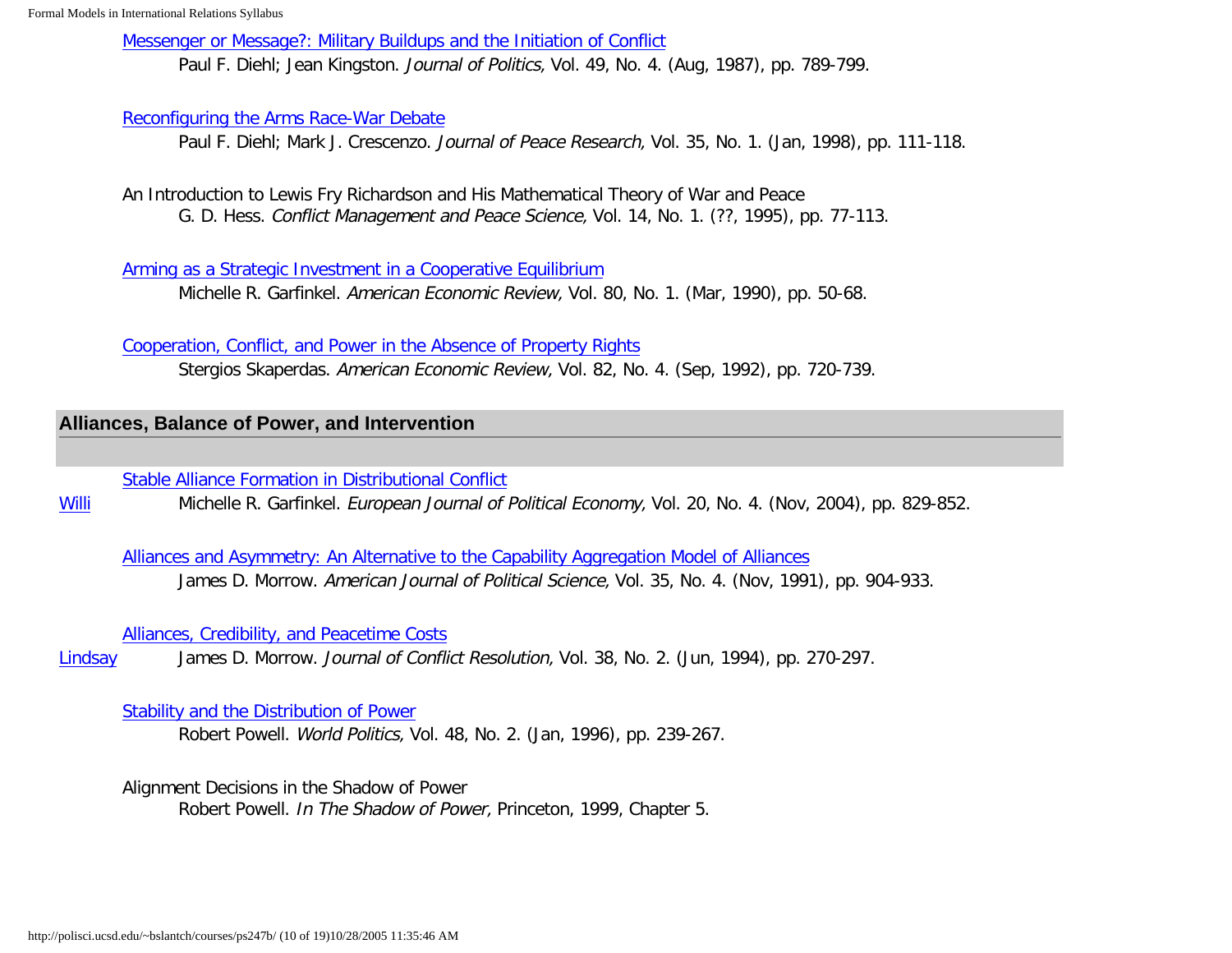### [Alliance Formation and War](http://links.jstor.org/sici?sici=0020-8833%28199512%2939%3A4%3C405%3AAFAW%3E2.0.CO%3B2-S)

Alastair Smith. International Studies Quarterly, Vol. 39, No. 4. (Dec, 1995), pp. 405-426.

### [To Intervene or Not to Intervene: A Biased Decision](http://links.jstor.org/sici?sici=0022-0027%28199603%2940%3A1%3C16%3ATIONTI%3E2.0.CO%3B2-6)

**[Kyle](http://polisci.ucsd.edu/~bslantch/courses/ps247b/synopses/smith-intervene-biased.pdf)** Alastair Smith. Journal of Conflict Resolution, Vol. 40, No. 1. (Mar, 1996), pp. 16-40.

## [Alliance Formation and General Deterrence](http://links.jstor.org/sici?sici=0022-0027%28199406%2938%3A2%3C298%3AAFAGDA%3E2.0.CO%3B2-P)

Gerald L. Sorokin. Journal of Conflict Resolution, Vol. 38, No. 2. (Jun, 1994), pp. 298-325.

## Recommended and Background Readings

[The Dynamics of Alliances in Anarchy](http://polisci.ucsd.edu/~bslantch/courses/pdf/ramsay-fang-alliances6.5.pdf)

Songying Fang; Kristopher Ramsay. Working paper, University of Rochester, 2004.

## [Instability, Intervention, and Inter-Power Politics](http://polisci.ucsd.edu/~bslantch/courses/pdf/gent-instability-intervention.pdf)

Stephen E. Gent. Working paper, University of Rochester, 2004.

## [An Economic Theory of Alliances](http://links.jstor.org/sici?sici=0034-6535%28196608%2948%3A3%3C266%3AAETOA%3E2.0.CO%3B2-A)

Mancur Olson; Richard Zeckhauser. Review of Economics and Statistics, Vol. 48, No. 3. (Aug, 1966), pp. 266-279.

## [Alliances: Why Write Them Down?](http://polisci.annualreviews.org/cgi/reprint/3/1/63.pdf)

James D. Morrow. Annual Review of Political Science, Vol. 3. (Jun, 2000), pp. 63-83.

## [The Theory of Games and the Balance of Power](http://links.jstor.org/sici?sici=0043-8871%28198607%2938%3A4%3C546%3ATTOGAT%3E2.0.CO%3B2-2)

R. Harrison Wagner. World Politics, Vol. 38, No. 4. (Jul, 1986), pp. 546-576.

# <span id="page-10-0"></span>**Diplomacy, Reputation, and Mediation**

[Which Side Are You On? Bias, Credibility and Mediation](http://polisci.ucsd.edu/~bslantch/courses/pdf/kydd-ajps2003v47n4.pdf)

[Kyle](http://polisci.ucsd.edu/~bslantch/courses/ps247b/synopses/kydd-biased-mediators.pdf) Andrew Kydd. American Journal of Political Science, Vol. 47, No. 4. (Oct, 2003), pp. 597-611.

[Honest Threats: The Interaction of Reputation and Political Institutions in International Crises](http://www.ingentaconnect.com/content/sage/j222/2002/00000046/00000002/art00001)

Alexandra Guisinger; Alastair Smith. Journal of Conflict Resolution, Vol. 46, No. 2. (Apr, 2002), pp. 175-200.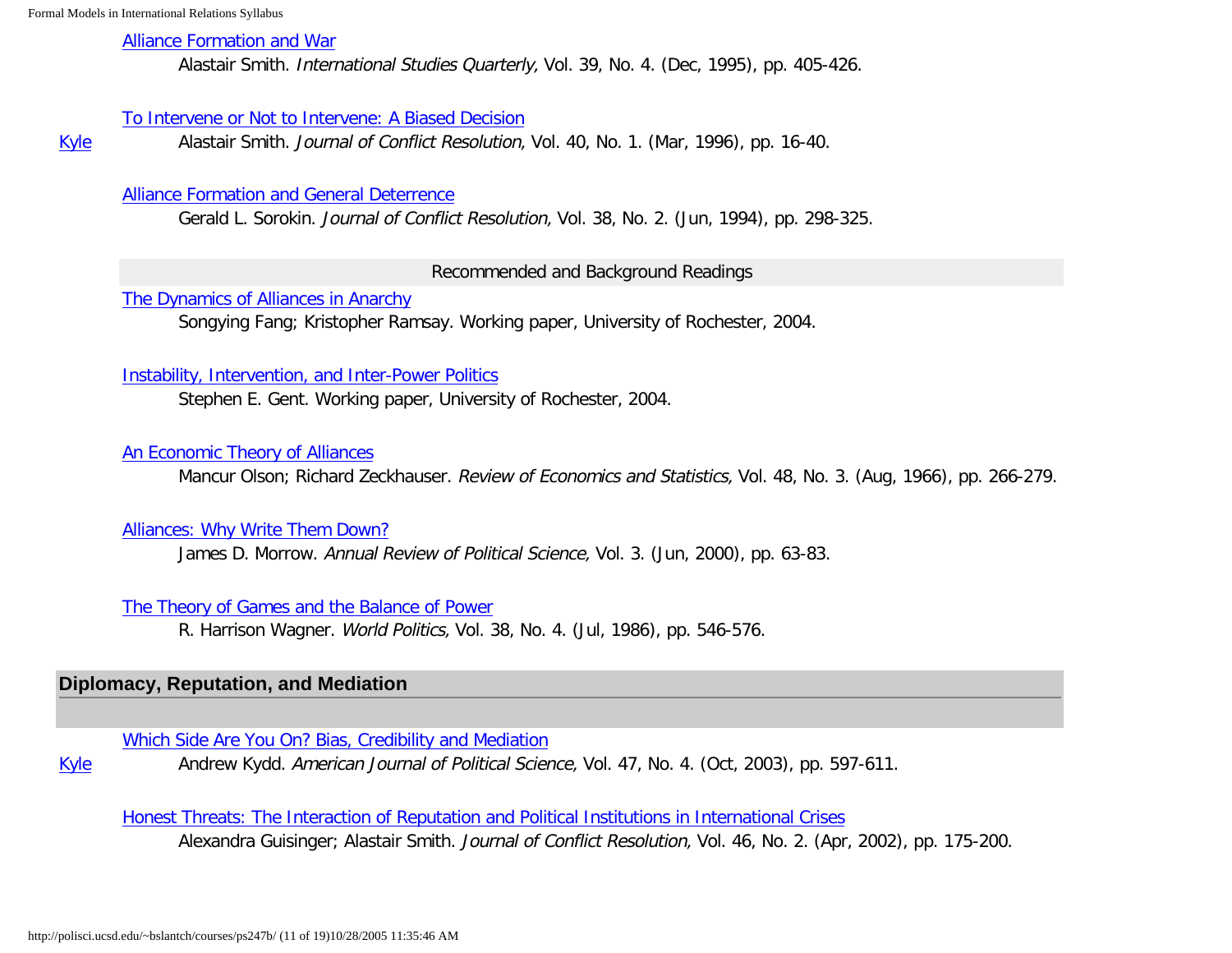#### [Politics at the Water's Edge: Crisis Bargaining and Electoral Competition](http://jcr.sagepub.com/cgi/reprint/48/4/459?maxtoshow=&HITS=10&hits=10&RESULTFORMAT=&author1=Kristopher+Ramsay&searchid=1108405719340_111&stored_search=&FIRSTINDEX=0&sortspec=relevance&journalcode=spjcr)

[Laura](http://polisci.ucsd.edu/~bslantch/courses/ps247b/synopses/ramsay-waters-edge.pdf) Kristopher Ramsay. Journal of Conflict Resolution, Vol. 48, No. 4. (Aug, 2004), pp. 459-486.

### [The Might of the Pen: A Reputational Theory of Communication in International Disputes](http://www.ingentaconnect.com/content/mitpress/io/2002/00000056/00000001/art00005)

**[Mark](http://polisci.ucsd.edu/~bslantch/courses/ps247b/synopses/sartori-might-of-the-pen.pdf)** Ann E. Sartori. International Organization, Vol. 56, No. 1. (Feb, 2002), pp. 121-149.

## Recommended and Background Readings

## [Cheap Talk Can Matter in Bargaining](http://polisci.ucsd.edu/~bslantch/courses/pdf/farrell-jet1989v48n1.pdf)

Joseph Farrell; Robert Gibbons. Journal of Economic Theory, Vol. 48, No. 1. (Jun, 1989), pp. 221-237.

## [Cheap Talk](http://links.jstor.org/sici?sici=0895-3309%28199622%2910%3A3%3C103%3ACT%3E2.0.CO%3B2-A)

Joseph Farrell; Matthew Rabin. Journal of Economic Perspectives, Vol. 10, No. 3. (Spring, 1996), pp. 103-118.

### [Cheap Talk with Two Audiences](http://links.jstor.org/sici?sici=0002-8282%28198912%2979%3A5%3C1214%3ACTWTA%3E2.0.CO%3B2-V)

Joseph Farrell; Matthew Rabin. American Economic Review, Vol. 79, No. 5. (Dec, 1989), pp. 1214-1223.

## [Predation, Reputation, and Entry Deterrence](http://polisci.ucsd.edu/~bslantch/courses/pdf/milgrom-jet1982v27n2.pdf)

Paul Milgrom; John Roberts. Journal of Economic Theory, Vol. 27, No. 2. (Aug, 1982), pp. 280-312.

## [Reputation and Imperfect Information](http://polisci.ucsd.edu/~bslantch/courses/pdf/kreps-jet1982v27n2.pdf)

David M. Kreps; Robert Wilson. Journal of Economic Theory, Vol. 27, No. 2. (Aug, 1982), pp. 253-279.

# <span id="page-11-0"></span>**Domestic Politics: Constraints, Signaling, Guns versus Butter**

[An Institutional Explanation of the Democratic Peace](http://links.jstor.org/sici?sici=0003-0554%28199912%2993%3A4%3C791%3AAIEOTD%3E2.0.CO%3B2-8)

[Jinhee](http://polisci.ucsd.edu/~bslantch/courses/ps247b/synopses/bdmmss-institutional-peace.pdf) Bruce Bueno de Mesquita; James D. Morrow; Randolph M. Siverson; Alastair Smith. American Political Science Review, Vol. 93, No. 4. (Dec, 1999), pp. 791-808.

[Conflict, Agency, and Gambling for Resurrection: The Principal-Agent Problem Goes to War](http://links.jstor.org/sici?sici=0092-5853%28199405%2938%3A2%3C362%3ACAAGFR%3E2.0.CO%3B2-4)

[Laura](http://polisci.ucsd.edu/~bslantch/courses/ps247b/synopses/downs-rocke-gambling-resurrection.pdf) George W. Downs; David M. Rocke American Journal of Political Science, Vol. 38, No. 2. (May, 1994), pp. 362- 380.

[When and How Do Domestic Constraints Matter? Two-Level Games with Uncertainty](http://links.jstor.org/sici?sici=0022-0027%28199309%2937%3A3%3C403%3AWAHDDC%3E2.0.CO%3B2-1) Keisuke Iida. Journal of Conflict Resolution, Vol. 37, No. 3. (Sep, 1993), pp. 403-426.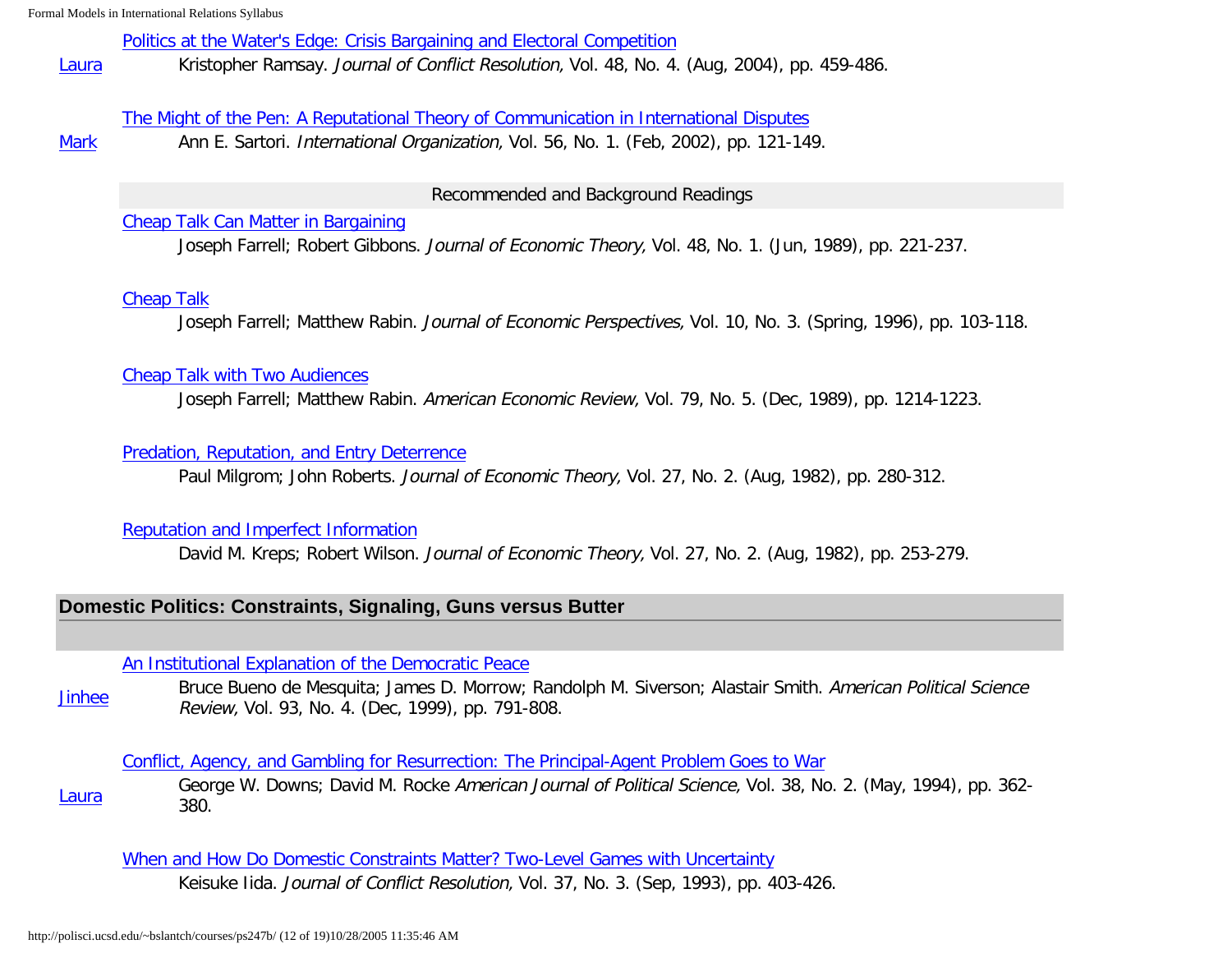[Domestic Political Structure and War Behavior: A Game-Theoretic Approach](http://links.jstor.org/sici?sici=0022-0027%28199106%2935%3A2%3C266%3ADPSAWB%3E2.0.CO%3B2-U)

Marc D. Kilgour. Journal of Conflict Resolution, Vol. 35, No. 2. (Jun, 1991), pp. 266-284.

### [Domestic Politics and International Trade Negotiations](http://links.jstor.org/sici?sici=0022-0027%28199702%2941%3A1%3C117%3ADPAITN%3E2.0.CO%3B2-2)

**[Steve](http://polisci.ucsd.edu/~bslantch/courses/ps247b/synopses/milner-rosendorff-domestic-politics-trade.pdf)** Helen V. Milner; Peter Rosendorff. Journal of Conflict Resolution, Vol. 41, No. 1. (Feb, 1997), pp. 117-146.

[Domestic Institutions and International Bargaining: The Role of the Agent Veto in Two-Level Games](http://links.jstor.org/sici?sici=0003-0554%28199512%2989%3A4%3C914%3ADIAIBT%3E2.0.CO%3B2-P)

[Hugh](http://polisci.ucsd.edu/~bslantch/courses/ps247b/synopses/mo-domestic-institutions.pdf) Jongryn Mo. American Political Science Review, Vol. 89, No. 4. (Dec, 1995), pp. 914-924.

## [Arms Versus Allies: Trade-Offs in the Search for Security](http://links.jstor.org/sici?sici=0020-8183%28199321%2947%3A2%3C207%3AAVATIT%3E2.0.CO%3B2-X)

James D. Morrow. International Organization, Vol. 47, No. 2. (Spring, 1993), pp. 207-233.

## [Guns, Butter, and Anarchy](http://links.jstor.org/sici?sici=0003-0554%28199303%2987%3A1%3C115%3AGBAA%3E2.0.CO%3B2-X)

Robert Powell. American Political Science Review, Vol. 87, No. 1. (Mar, 1993), pp. 115-132.

## [Domestic Opposition and Signaling in International Crises](http://links.jstor.org/sici?sici=0003-0554%28199812%2992%3A4%3C829%3ADOASII%3E2.0.CO%3B2-S)

[Lindsay](http://polisci.ucsd.edu/~bslantch/courses/ps247b/synopses/schultz-domestic-opposition.pdf) Kenneth A. Schultz. American Political Science Review, Vol. 92, No. 4. (Dec, 1998), pp. 829-844.

## [International Crises and Domestic Politics](http://links.jstor.org/sici?sici=0003-0554%28199809%2992%3A3%3C623%3AICADP%3E2.0.CO%3B2-U)

Alastair Smith. American Political Science Review, Vol. 92, No. 3. (Sep, 1998), pp. 623-639.

Recommended and Background Readings

[Domestic Politics, Foreign Policy, and Theories of International Relations](http://polisci.annualreviews.org/cgi/reprint/1/1/289.pdf) James D. Fearon. Annual Review of Political Science, Vol. 1. (Jun, 1998), pp. 289-313.

[Pre-negotiation Public Commitment in Domestic and International Bargaining](http://polisci.ucsd.edu/~bslantch/courses/pdf/leventoglu-tarar-prenego.pdf) Bahar Levento•lu; Ahmer Tarar. Working paper, Stony Brook University, 2004.

[Do Domestic Institutions Constrain or Inform?: Contrasting Two Institutional Perspectives on Democracy and War](http://www.ingentaconnect.com/content/mitpress/io/1999/00000053/00000002/art00002) Kenneth A. Schultz. International Organization, Vol. 53, No. 2. (Apr, 1999), pp. 233-266.

[Looking for Audience Costs](http://www.ingentaconnect.com/content/sage/j222/2001/00000045/00000001/art00002)

Kenneth A. Schultz. Journal of Conflict Resolution, Vol. 45, No. 1. (Feb, 2001), pp. 32-60.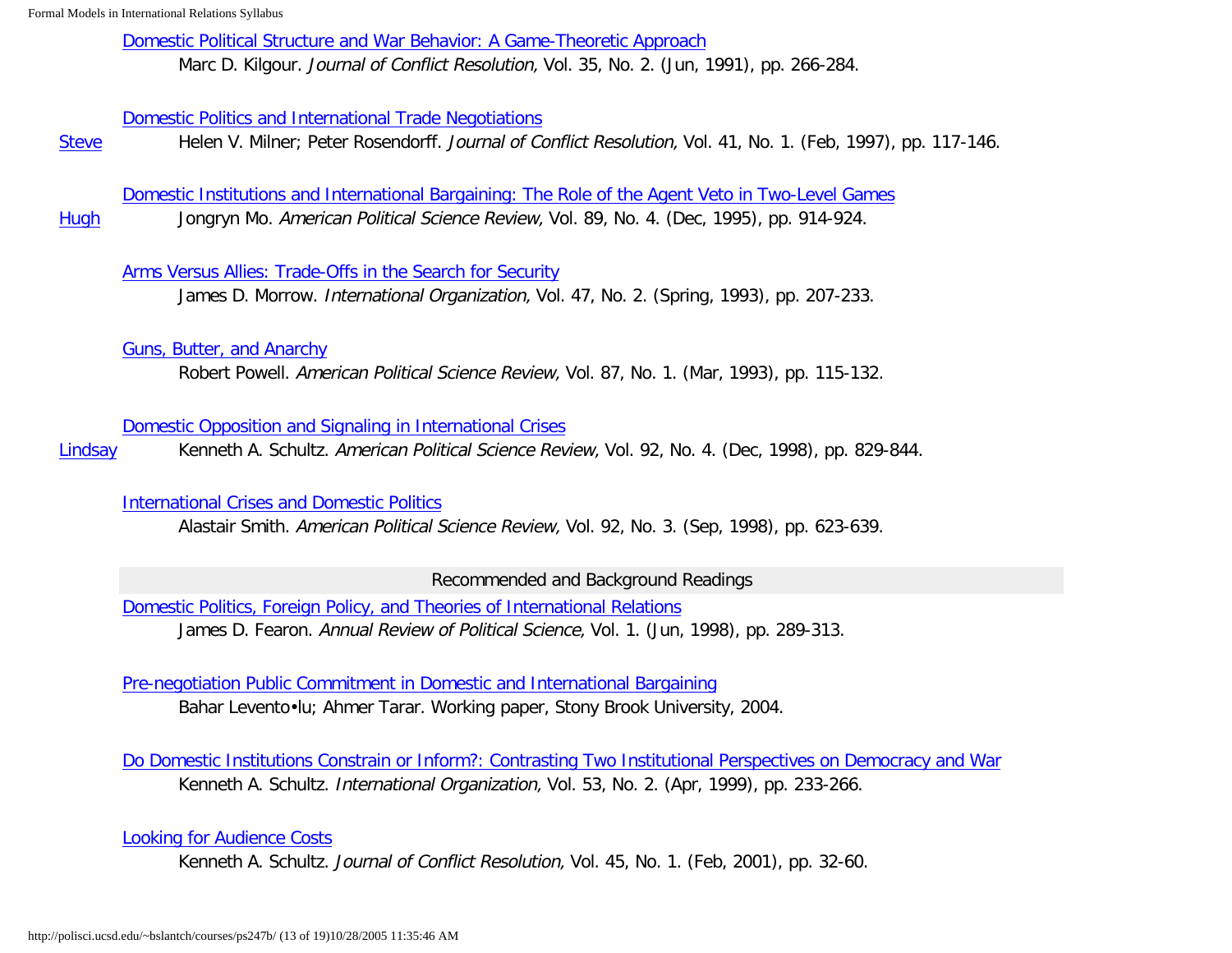[The Watchful Eye: Information Transmission and Political Failure](http://polisci.ucsd.edu/~bslantch/courses/pdf/slantchev-watchful.pdf)

Branislav L. Slantchev. Working paper, University of California, San Diego.

[The Logic of Two-Level Games with Endogenous Domestic Coalitions](http://links.jstor.org/sici?sici=0022-0027%28199409%2938%3A3%3C402%3ATLOTGW%3E2.0.CO%3B2-Z)

Jongryn Mo. Journal of Conflict Resolution, Vol. 38, No. 3. (Sep, 1994), pp. 402-422.

[International Bargaining with Two-Sided Domestic Constraints](http://www.ingentaconnect.com/content/sage/j222/2001/00000045/00000003/art00004)

Ahmer Tarar. Journal of Conflict Resolution, Vol. 45, No. 3. (Jun, 2001), pp. 320-340.

[Domestic Politics and International Conflict](http://polisci.ucsd.edu/~bslantch/courses/pdf/garfinkel-aer1994v84n5.pdf)

Michelle R. Garfinkel. American Economic Review, Vol. 84, No. 5. (Dec, 1994), pp. 1294-1309.

## <span id="page-13-0"></span>**Civil Wars, Ethnic Conflict, and Terrorism**

[Conciliation, Commitment, and Counterterrorism](http://polisci.ucsd.edu/~bslantch/courses/pdf/ebdm-io2005v59n1.pdf)

Ethan Bueno de Mesquita. International Organization, forthcoming, 2005.

[Why Do Some Civil Wars Last so Much Longer than Others?](http://polisci.ucsd.edu/~bslantch/courses/pdf/fearon-jpr2004v41n3.pdf)

James D. Fearon. Journal of Peace Research, Vol. 41, No. 3. (May, 2002), pp. 275-302.

[Vicious Cycles: Endogenous Political Extremism and Political Violence](http://polisci.ucsd.edu/~bslantch/courses/pdf/figueiredo-vicious.pdf)

[Lindsay](http://polisci.ucsd.edu/~bslantch/courses/ps247b/synopses/figueiredo-weingast-vicious-cycles.pdf) Rui de Figueiredo; Barry R. Weingast. Working paper, University of California, Berkeley, 2001.

[Sabotaging the Peace: The Politics of Extremist Violence](http://www.ingentaconnect.com/content/mitpress/io/2002/00000056/00000002/art00002)

**[Jessica](http://polisci.ucsd.edu/~bslantch/courses/ps247b/synopses/kydd-walter-sabotaging-the-peace.pdf)** Andrew Kydd; Barbara F. Walter. International Organization, Vol. 56, No. 2. (Apr, 2002), pp. 263-296.

Recommended and Background Readings

[Global Threats and the Domestic Struggle for Power](http://polisci.ucsd.edu/~bslantch/courses/pdf/garfinkel-ejpe2004v20n2.pdf)

Michelle R. Garfinkel. European Journal of Political Economy, Vol. 20, No. 2. (Jun, 2004), pp. 495-508.

<span id="page-13-1"></span>[How Civil Wars End: A Rational Choice Approach](http://links.jstor.org/sici?sici=0022-0027%28199612%2940%3A4%3C546%3AHCWEAR%3E2.0.CO%3B2-M)

David T. Mason; Patrick J. Fett. Journal of Conflict Resolution, Vol. 40, No. 4. (Dec, 1996), pp. 546-568.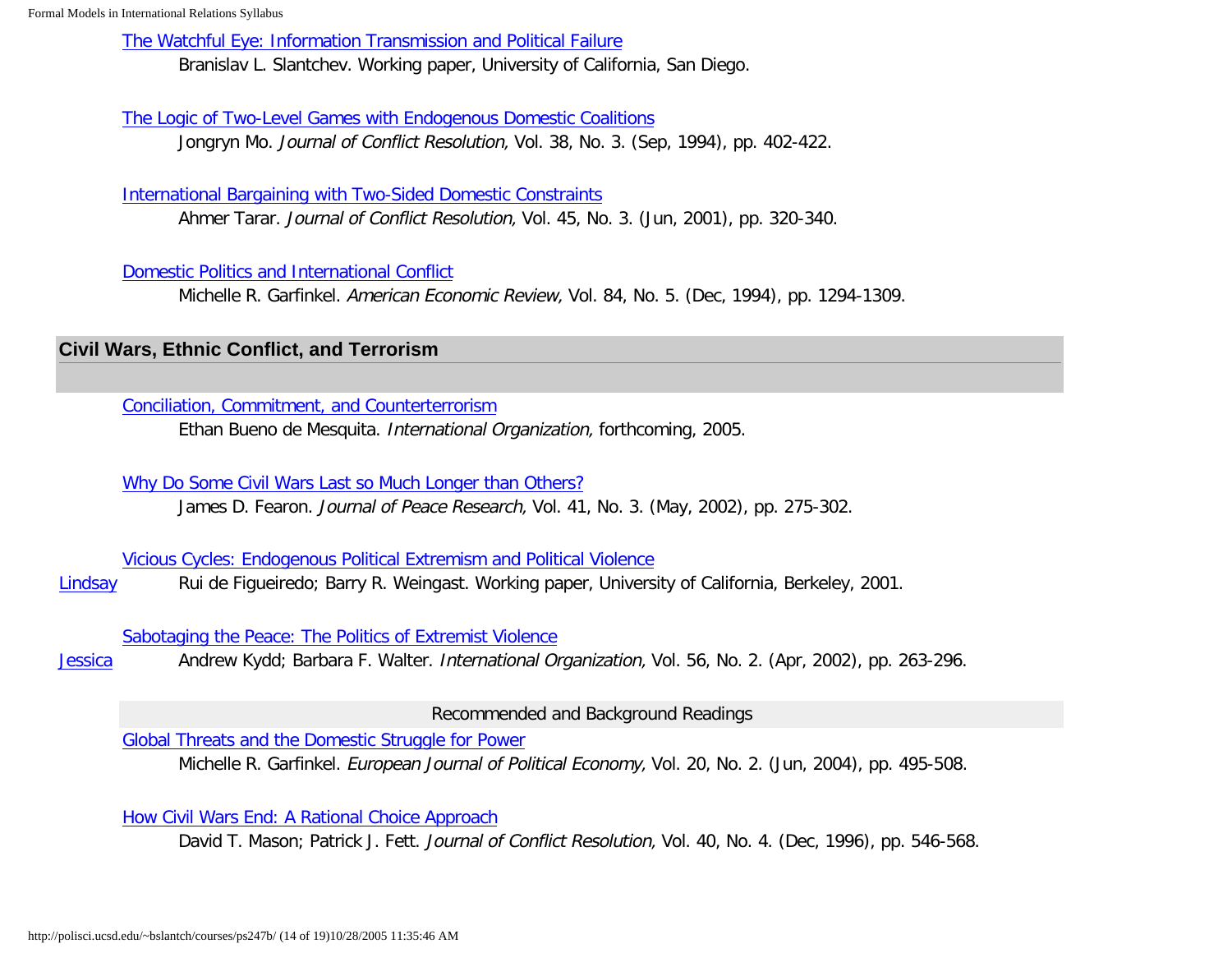**[Willi](http://polisci.ucsd.edu/~bslantch/courses/ps247b/synopses/mcgillivray-smith-agent-specific.pdf)** 

## **Sanctions, Enforcement, and Cooperation**

[Ending Economic Sanctions: Audience Costs and Rent–Seeking as Commitment Strategies](http://links.jstor.org/sici?sici=0022-0027%28200108%2945%3A4%3C395%3AEESACA%3E2.0.CO%3B2-Q)

**[Hugh](http://polisci.ucsd.edu/~bslantch/courses/ps247b/synopses/dorussen-mo-ending-sanctions.pdf)** Han Dorussen; Jongryn Mo. Journal of Conflict Resolution, Vol. 45, No. 4. (Aug, 2001), pp. 395-426.

[Bargaining, Enforcement and International Cooperation](http://links.jstor.org/sici?sici=0020-8183%28199821%2952%3A2%3C269%3ABEAIC%3E2.0.CO%3B2-9)

**[Mark](http://polisci.ucsd.edu/~bslantch/courses/ps247b/synopses/fearon-bargaining-enforcement.pdf)** James D. Fearon. International Organization, Vol. 52, No. 2. (Spring, 1998), pp. 269-305.

[The Theory of International Economic Sanctions: A Public Choice Approach](http://links.jstor.org/sici?sici=0002-8282%28198809%2978%3A4%3C786%3ATTOIES%3E2.0.CO%3B2-3)

William H. Kaempfer; Anton D. Lowenberg. American Economic Review, Vol. 78, No. 4. (Sep, 1988), pp. 786-793.

[Trust, Reassurance, and Cooperation](http://www.ingentaconnect.com/content/mitpress/io/2000/00000054/00000002/art00005)

Andrew Kydd. International Organization, Vol. 54, No. 2. (Apr, 2000), pp. 325-357.

### [Trust and Cooperation through Agent Specific Punishments](http://www.ingentaconnect.com/content/mitpress/io/2000/00000054/00000004/art00004)

Fiona McGillivray; Alastair Smith. International Organization, Vol. 54, No. 4. (Oct, 2000), pp. 809-824.

[Modeling the Forms of International Cooperation: Distribution vs. Information](http://links.jstor.org/sici?sici=0020-8183%28199422%2948%3A3%3C387%3AMTFOIC%3E2.0.CO%3B2-I)

James D. Morrow. International Organization, Vol. 48, No. 3. (Summer, 1994), pp. 387-423.

[Are Sanctions Effective? A Game-Theoretic Analysis](http://links.jstor.org/sici?sici=0022-0027%28199003%2934%3A1%3C3%3AASEAGA%3E2.0.CO%3B2-K)

George Tsebelis. Journal of Conflict Resolution, Vol. 34, No. 1. (Mar, 1990), pp. 3-28.

[Engineering Cooperation: A Game Theoretic Analysis of Phased International Agreements](http://links.jstor.org/sici?sici=0092-5853%28200107%2945%3A3%3C599%3AECAGTA%3E2.0.CO%3B2-F)

Jean-Pierre P. Langlois; Catherine C. Langlois. American Journal of Political Science, Vol. 45, No. 3. (Jul, 2001), pp. 599-619.

[Arms Control and Other Games Involving Imperfect Detection](http://links.jstor.org/sici?sici=0003-0554%28198909%2983%3A3%3C923%3AACVAOG%3E2.0.CO%3B2-C)

Donald Wittman. American Political Science Review, Vol. 83, No. 3. (Sep, 1989), pp. 923-945.

Recommended and Background Readings

[Loosening the Ties that Bind: A Learning Model of Agreement Flexibility](http://www.ingentaconnect.com/content/mitpress/io/2001/00000055/00000002/art00003)

Barbara Koremenos. International Organization, Vol. 55, No. 2. (Jun, 2001), pp. 289-325.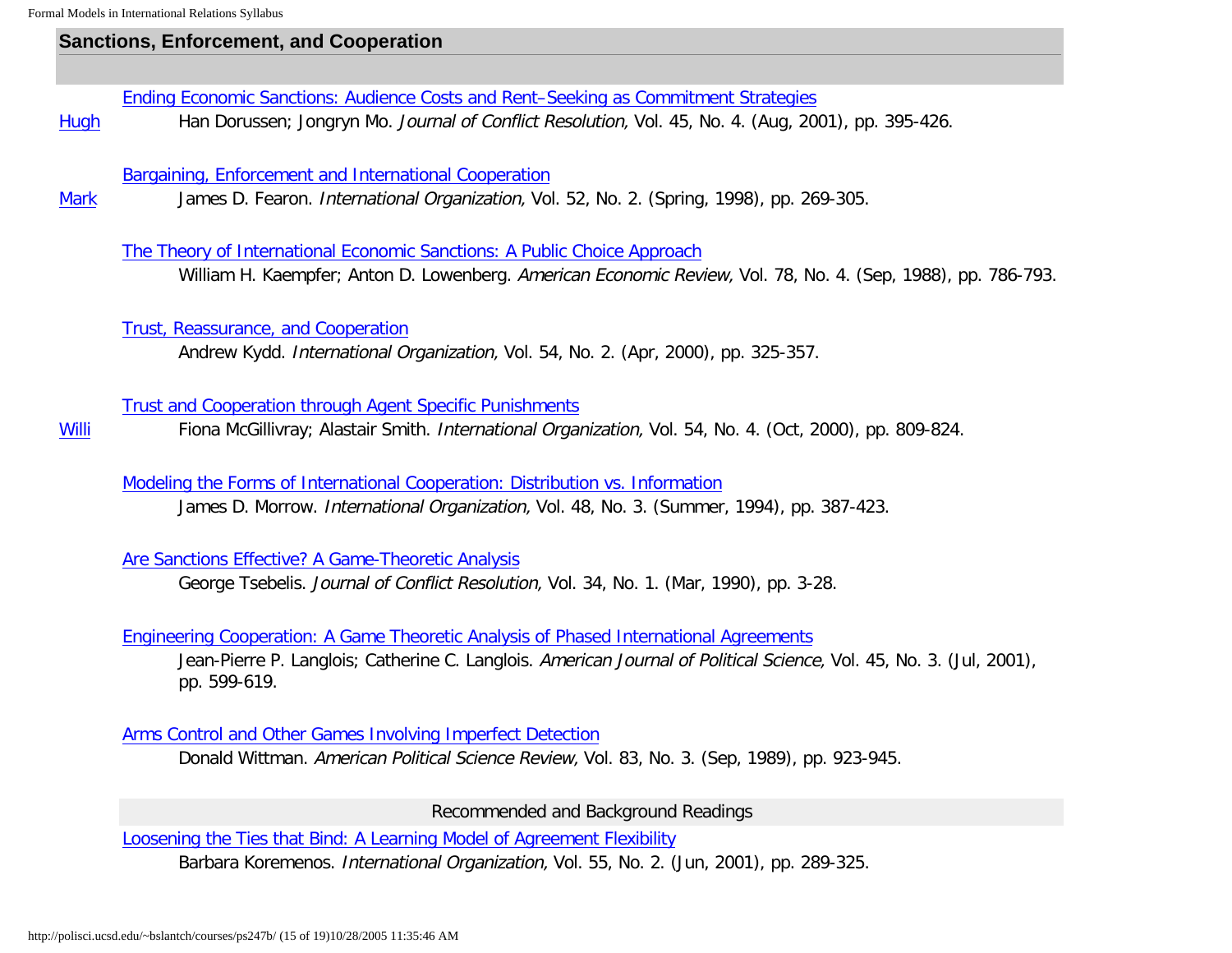[Coordination, Commitment, and Enforcement: The Case of the Merchant Guild](http://links.jstor.org/sici?sici=0022-3808%28199408%29102%3A4%3C745%3ACCAETC%3E2.0.CO%3B2-L)

Avner Greif; Paul Milgrom; Barry R. Weingast. Journal of Political Economy, Vol. 102, No. 4. (Aug, 1994), pp. 745-776.

### **[Sanctions](http://links.jstor.org/sici?sici=0022-3808%28199210%29100%3A5%3C899%3AS%3E2.0.CO%3B2-6)**

Jonathan Eaton; Maxim Engers. Journal of Political Economy, Vol. 100, No. 5. (Oct, 1992), pp. 899-928.

### [Sanctions: Some Simple Analytics](http://links.jstor.org/sici?sici=0002-8282%28199905%2989%3A2%3C409%3ASSSA%3E2.0.CO%3B2-7)

Jonathan Eaton; Maxim Engers. American Economic Review, Vol. 89, No. 2. (May, 1999), pp. 409-414.

### [Cooperation Under the Security Dilemma](http://links.jstor.org/sici?sici=0043-8871%28197801%2930%3A2%3C167%3ACUTSD%3E2.0.CO%3B2-0)

Robert Jervis. World Politics, Vol. 30, No. 2. (Jan, 1978), pp. 167-214.

### [Credibility, Costs, and Institutions: Cooperation on Economic Sanctions](http://links.jstor.org/sici?sici=0043-8871%28199304%2945%3A3%3C406%3ACCAICO%3E2.0.CO%3B2-B)

Lisa L. Martin. World Politics, Vol. 45, No. 3. (Apr, 1993), pp. 406-432.

## [Fools Suffer Gladly: The Use of Economic Sanctions in International Crises](http://links.jstor.org/sici?sici=0020-8833%28199703%2941%3A1%3C27%3AFSGTUO%3E2.0.CO%3B2-8)

T. Clifton Morgan; Valerie L. Schwebach. International Studies Quarterly, Vol. 41, No. ?. (Mar, 1997), pp. 27-50.

### [Absolute and Relative Gains in International Relations Theory](http://links.jstor.org/sici?sici=0003-0554%28199112%2985%3A4%3C1303%3AAARGII%3E2.0.CO%3B2-C)

Robert Powell. American Political Science Review, Vol. 85, No. 4. (Dec, 1991), pp. 1303-1320.

## [Relative Gains and the Pattern of International Cooperation](http://links.jstor.org/sici?sici=0003-0554%28199109%2985%3A3%3C701%3ARGATPO%3E2.0.CO%3B2-R)

Duncan Snidal. American Political Science Review, Vol. 85, No. 3. (Sep, 1991), pp. 701-726.

## <span id="page-15-0"></span>**International Institutions**

[Reputation and Hegemonic Stability: A Game-Theoretic Analysis](http://links.jstor.org/sici?sici=0003-0554%28198806%2982%3A2%3C445%3ARAHSAG%3E2.0.CO%3B2-N)

James E. Alt; Randall L. Calvert; Brian D. Humes. American Political Science Review, Vol. 82, No. 2. (Jun, 1988), pp. 445-466.

## [Domestic Policies, National Sovereignty and International Economic Institutions](http://polisci.ucsd.edu/~bslantch/courses/pdf/bagwell-qje2001v116n2.pdf)

Kyle Bagwell; Robert Staiger. *Quarterly Journal of Economics*, Vol. 116, No. 2. (May, 2001), pp. 519-562.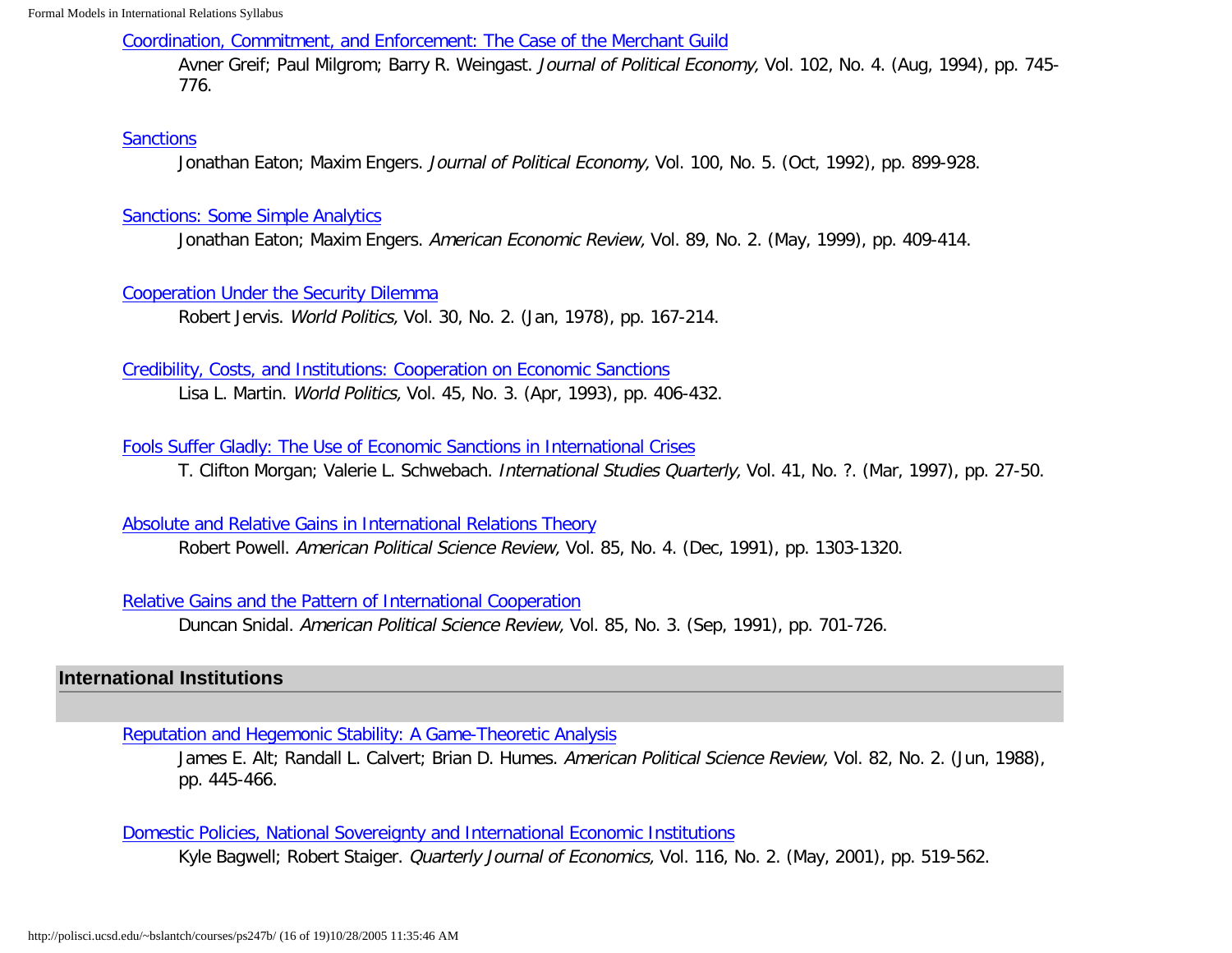### [Managing the Evolution of Multilateralism](http://links.jstor.org/sici?sici=0020-8183%28199821%2952%3A2%3C397%3AMTEOM%3E2.0.CO%3B2-O)

[Jessica](http://polisci.ucsd.edu/~bslantch/courses/ps247b/synopses/downs-et-al-multilateralism.pdf) George W. Downs; David M. Rocke; Peter N. Barsoom. International Organization, Vol. 52, No. 2. (Spring, 1998), pp. 397-419.

### [Is There a Broader-Deeper Trade-off in International Multilateral Agreements?](http://polisci.ucsd.edu/~bslantch/courses/pdf/gilligan-io2004v58n3.pdf)

**[Steve](http://polisci.ucsd.edu/~bslantch/courses/ps247b/synopses/gilligan-broader-deeper.pdf)** Michael J. Gilligan. International Organization, Vol. 58, No. 3. (Jul, 2004), pp. 459-484.

#### [The Role of Multilateral Institutions in International Trade Cooperation](http://links.jstor.org/sici?sici=0002-8282%28199903%2989%3A1%3C190%3ATROMII%3E2.0.CO%3B2-8)

Giovanni Maggi. American Economic Review, Vol. 89, No. 1. (Mar, 1999), pp. 190-214.

### [An Economic Theory of GATT](http://links.jstor.org/sici?sici=0002-8282%28199903%2989%3A1%3C215%3AAETOG%3E2.0.CO%3B2-E)

Kyle Bagwell; Robert Staiger. American Economic Review, Vol. 89, No. 1. (Mar, 1999), pp. 215-248.

#### Recommended and Background Readings

### [The Rational Design of International Institutions](http://www.ingentaconnect.com/content/mitpress/io/2001/00000055/00000004/art00001)

Barbara Koremenos; Charles Lipson; Duncan Snidal. International Organization, Vol. 55, No. 4. (Oct, 2001), pp. 761-800.

## [Bargaining and International Policy Cooperation](http://links.jstor.org/sici?sici=0002-8282%28199005%2980%3A2%3C139%3ABAIPC%3E2.0.CO%3B2-5)

Kenneth Rogoff. American Economic Review, Vol. 80, No. 2. (May, 1990), pp. 139-142.

[Constitutions and Commitment: The Evolution of Institutional Governing Public Choice in Seventeenth-Century England](http://links.jstor.org/sici?sici=0022-0507%28198912%2949%3A4%3C803%3ACACTEO%3E2.0.CO%3B2-9) Douglass C. North; Barry R. Weingast. Journal of Economic History, Vol. 49, No. 4. (Dec, 1989), pp. 803-832.

The Role of Institutions in the Revival of Trade

Paul Milgrom; Douglass North; Barry Weingast. *Economics and Politics*, Vol. 2, No. 1. (Mar, 1990), pp. 1-23.

## <span id="page-16-0"></span>**Trade and Trade Agreements**

[A Coalition Formation Approach to Equilibrium Federations and Trading Blocs](http://links.jstor.org/sici?sici=0002-8282%28199712%2987%3A5%3C940%3AACATEF%3E2.0.CO%3B2-H)

John B. Burbidge; James A. DePater; Gordon M. Myers; Abhijit Sengupta. American Economic Review, Vol. 87, No. 5. (Dec, 1997), pp. 940-957.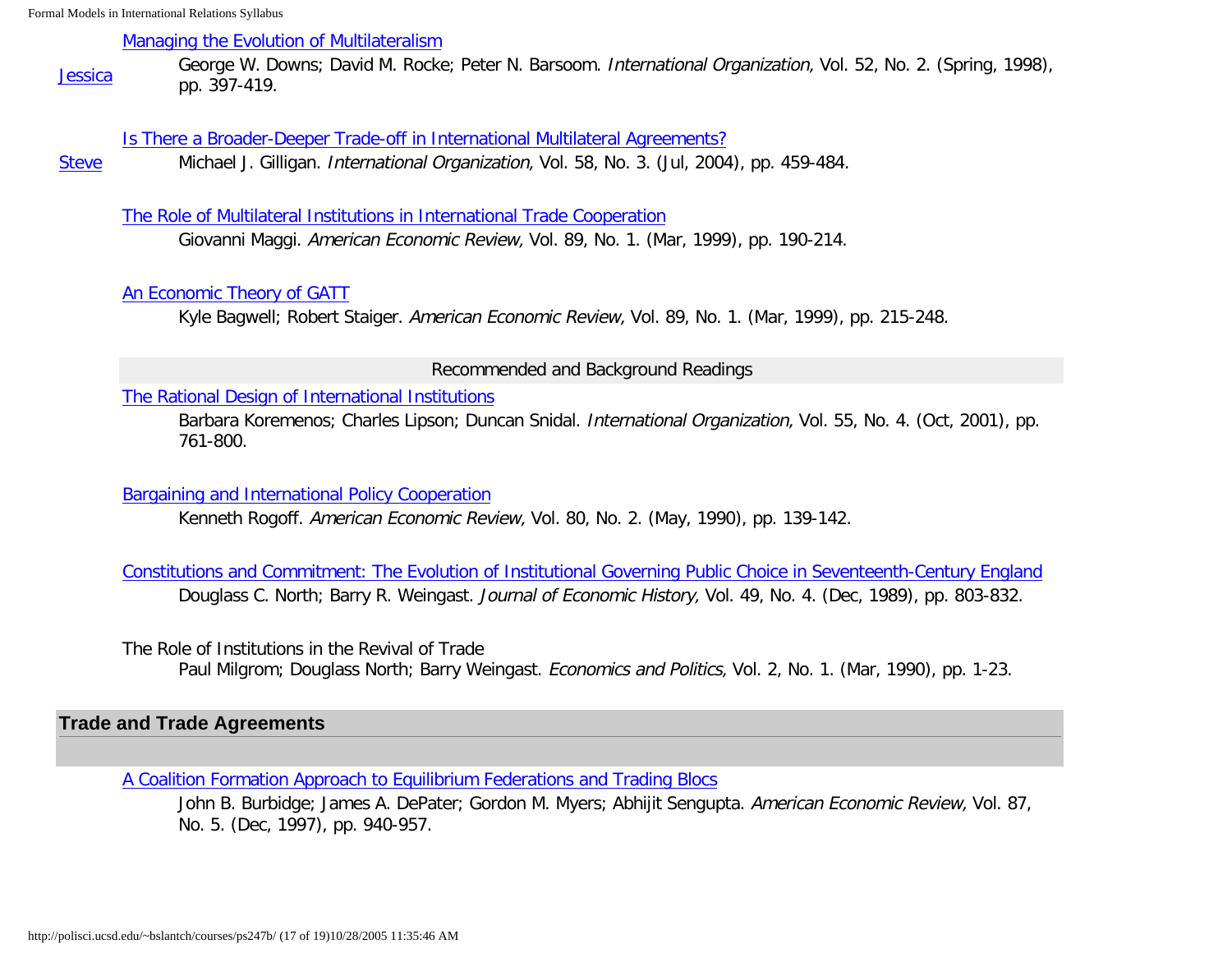### [Retaliation, Bargaining, and the Pursuit of 'Free and Fare' Trade](http://www.ingentaconnect.com/content/mitpress/io/1999/00000053/00000001/art00005)

Kishor Gawande; Wendy Hansen. International Organization, Vol. 53, No. 1. (Jan, 1999), pp. 117-159.

### [Trade Wars and Trade Talks](http://links.jstor.org/sici?sici=0022-3808%28199508%29103%3A4%3C675%3ATWATT%3E2.0.CO%3B2-T)

Gene Grossman; Elhanan Helpman. Journal of Political Economy, Vol. 103, No. 4. (Aug, 1995), pp. 675-708.

### [The Value of Trade Agreements in the Presence of Political Pressures](ttp://links.jstor.org/sici?sici=0022-3808%28199806%29106%3A3%3C574%3ATVOTAI%3E2.0.CO%3B2-Q)

Giovanni Maggi; Andres Rodriguez-Clare. Journal of Political Economy, Vol. 106, No. 3. (Jun, 1998), pp. 574-601.

### [Endogenous Tariff Formation](http://links.jstor.org/sici?sici=0002-8282%28198412%2974%3A5%3C970%3AETF%3E2.0.CO%3B2-P)

Wolfgang Mayer. American Economic Review, Vol. 74, No. 5. (Dec, 1984), pp. 970-985.

#### Recommended and Background Readings

### [Free to Trade: Democracies, Autocracies, and Intenational Trade](http://links.jstor.org/sici?sici=0003-0554%28200006%2994%3A2%3C305%3AFTTDAA%3E2.0.CO%3B2-L)

**[Mark](http://polisci.ucsd.edu/~bslantch/courses/ps247b/synopses/mansfield-et-al-free-to-trade.pdf)** Edward D. Mansfield; Helen V. Milner; Peter Rosendorff. American Political Science Review, Vol. 94, No. 2. (Jun, 2000), pp. 305-321.

### [Political Regimes and International Trade: The Democratic Difference Revisited](http://polisci.ucsd.edu/~bslantch/courses/pdf/dai-apsr2002v96n1.pdf)

**[Mark](http://polisci.ucsd.edu/~bslantch/courses/ps247b/synopses/dai-political-regimes.pdf)** Xinyuan Dai. American Political Science Review, Vol. 96, No. 1. (Mar, 2002), pp. 159-165.

### [Replication, Realism, and Robustness: Analyzing Political Regimes and International Trade](http://polisci.ucsd.edu/~bslantch/courses/pdf/mansfield-apsr2002v96n1.pdf)

[Mark](http://polisci.ucsd.edu/~bslantch/courses/ps247b/synopses/mansfield-et-al-replication.pdf) Edward D. Mansfield; Helen V. Milner; Peter Rosendorff. American Political Science Review, Vol. 96, No. 1. (Mar, 2002), pp. 167-169.

### [Why Democracies Cooperate More: Electoral Control and International Trade Agreements](http://www.ingentaconnect.com/content/mitpress/io/2002/00000056/00000003/art00001)

Edward D. Mansfield; Helen V. Milner; Peter Rosendorff. International Organization, Vol. 56, No. 3. (Aug, 2002), pp. 477-513.

## <span id="page-17-0"></span>**Exchange Rates, Debt Crises, and Size of Nations**

### [On the Number and Size of Nations](http://links.jstor.org/sici?sici=0033-5533%28199711%29112%3A4%3C1027%3AOTNASO%3E2.0.CO%3B2-O)

Alberto Alesina; Enrico Spolaore. Quarterly Journal of Economics, Vol. 112, No. 4. (Nov, 1997), pp. 1027-1056.